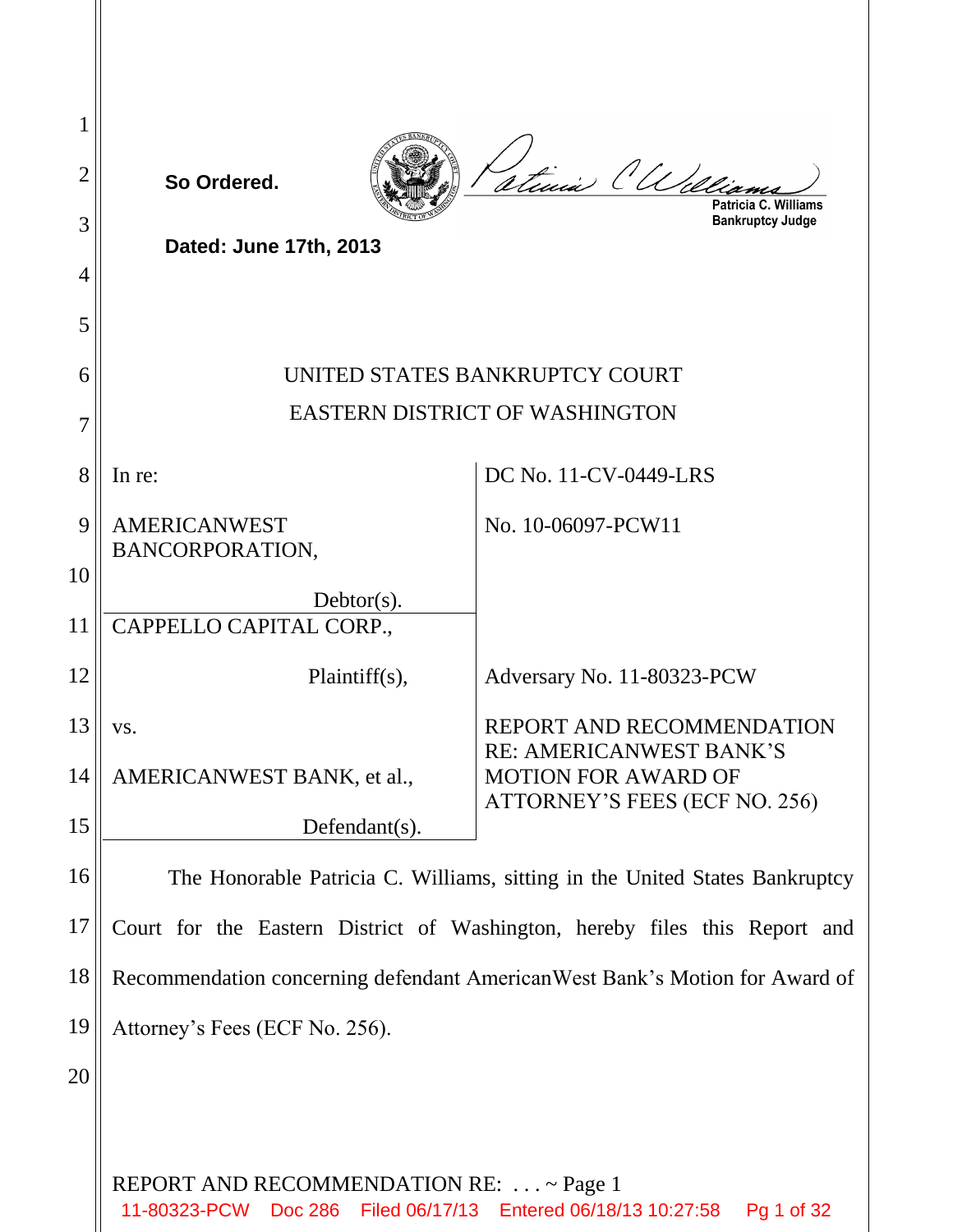REPORT AND RECOMMENDATION RE: . . . ~ Page 2 This Report and Recommendation is made pursuant to the Honorable Lonny R. Suko's Order Referring AmericanWest Bank's Motion for Award of Attorney's Fees for Report and Recommendation entered on March 29, 2013 (DC Case No. 11-CV-0449-LRS, ECF No. 58). It is recommended that AmericanWest Bank's Motion for Award of Attorney's Fees be granted in part and denied in part. The basis for the recommendation is set forth in the attached Memorandum Decision filed herewith. ///REPORT AND RECOMMENDATION/// 11-80323-PCW Doc 286 Filed 06/17/13 Entered 06/18/13 10:27:58 Pg 2 of 32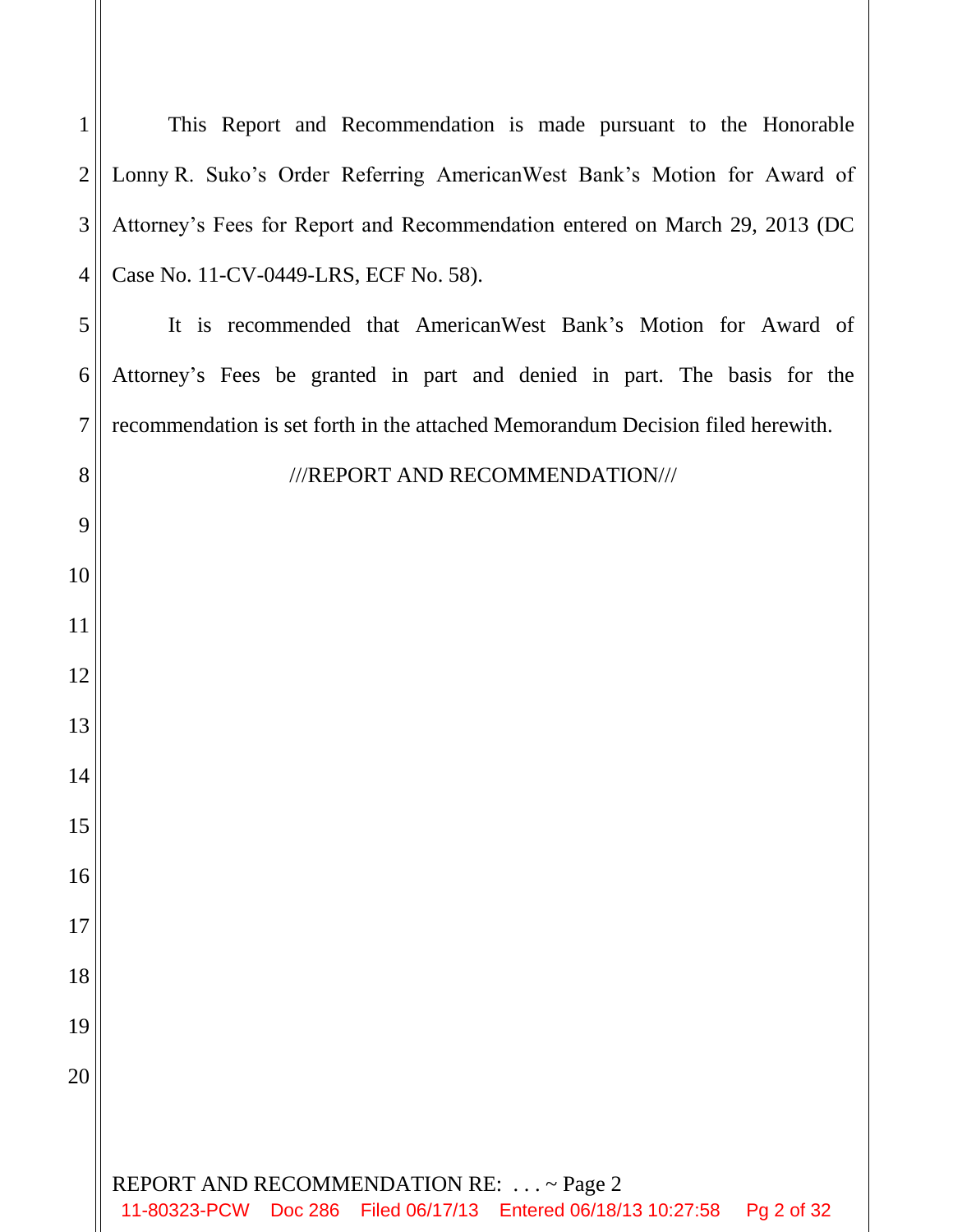| 1  |                                                                                                    |                                                                     |  |
|----|----------------------------------------------------------------------------------------------------|---------------------------------------------------------------------|--|
| 2  |                                                                                                    |                                                                     |  |
| 3  |                                                                                                    |                                                                     |  |
| 4  |                                                                                                    |                                                                     |  |
| 5  |                                                                                                    |                                                                     |  |
| 6  | UNITED STATES BANKRUPTCY COURT                                                                     |                                                                     |  |
| 7  | EASTERN DISTRICT OF WASHINGTON                                                                     |                                                                     |  |
| 8  | In re:                                                                                             | DC No. 11-CV-0449-LRS                                               |  |
| 9  | <b>AMERICANWEST</b>                                                                                | No. 10-06097-PCW11                                                  |  |
| 10 | BANCORPORATION,                                                                                    |                                                                     |  |
| 11 | $Dektor(s)$ .<br>CAPPELLO CAPITAL CORP.,                                                           |                                                                     |  |
| 12 | Plaintiff(s),                                                                                      | Adversary No. 11-80323-PCW                                          |  |
| 13 | VS.                                                                                                | <b>MEMORANDUM DECISION RE:</b><br><b>AMERICANWEST BANK'S MOTION</b> |  |
| 14 | AMERICANWEST BANK, et al.,                                                                         | FOR AWARD OF ATTORNEY'S<br>FEES (ECF NO. 256)                       |  |
| 15 | Defendant $(s)$ .                                                                                  |                                                                     |  |
| 16 | American West Bank (hereinafter "AWB") seeks reimbursement of attorney's                           |                                                                     |  |
| 17 | fees and expenses through 2012 of \$4,204,470.29. The components of that request                   |                                                                     |  |
| 18 | are fees and expenses paid to the law firm of Davis Wright Tremaine, counsel for                   |                                                                     |  |
| 19 | AWB, in the amount of \$2,257,345.36, and fees and expenses paid to the law firm                   |                                                                     |  |
| 20 | for co-defendant Sandler O'Neill and Partners, LP (hereinafter "Sandler") in the                   |                                                                     |  |
|    |                                                                                                    |                                                                     |  |
|    | MEMORANDUM DECISION RE:  ~ Page 1<br>11-80323-PCW Doc 286 Filed 06/17/13 Entered 06/18/13 10:27:58 | Pg 3 of 32                                                          |  |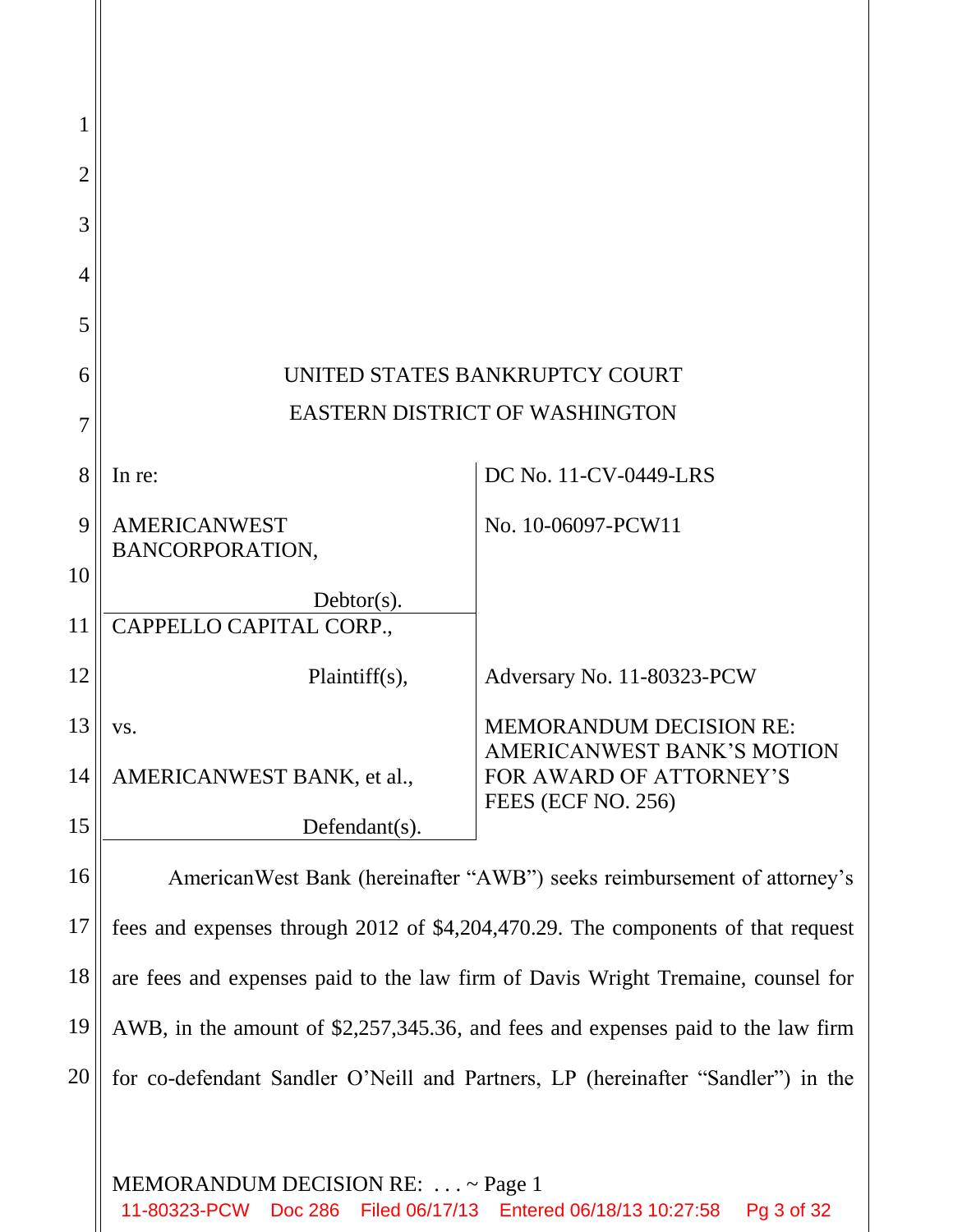1 2 3 4 5 6 7 8 9 10 amount of \$1,183,816.45. The latter were paid pursuant to AWB's duty to defend and indemnify Sandler from claims such as those brought by Cappello Capital Corporation (hereinafter "Cappello"). AWB also paid \$364,203.90 to Orange Legal, the professional document search and retention firm, which assisted in the document production related to the lawsuit. Also included is interest from the date each attorney's fee invoice was paid through February 21, 2013, at the rate of ten percent (10%) per annum, which totals \$399,104.58. AWB also seeks to increase the amount of the reimbursement requested from Cappello to the extent additional fees and expenses were and are incurred after these dates. That request, if applicable, will be made after a decision has been rendered regarding the current request.

11

12

13

## **ISSUE**

Is AWB entitled to an award of all attorney's fees and expenses incurred in this litigation? If so, what should be the amount of the award?

14

15

# **APPLICABLE LAW**

**A. THE CALIFORNIA STATUTE**.

16 17 18 19 The contract between the parties requires the application of California law. The issue is to be determined pursuant to California law, specifically Cal. Civ. Code § 1717, which governs an award of fees and costs in actions based on contract claims.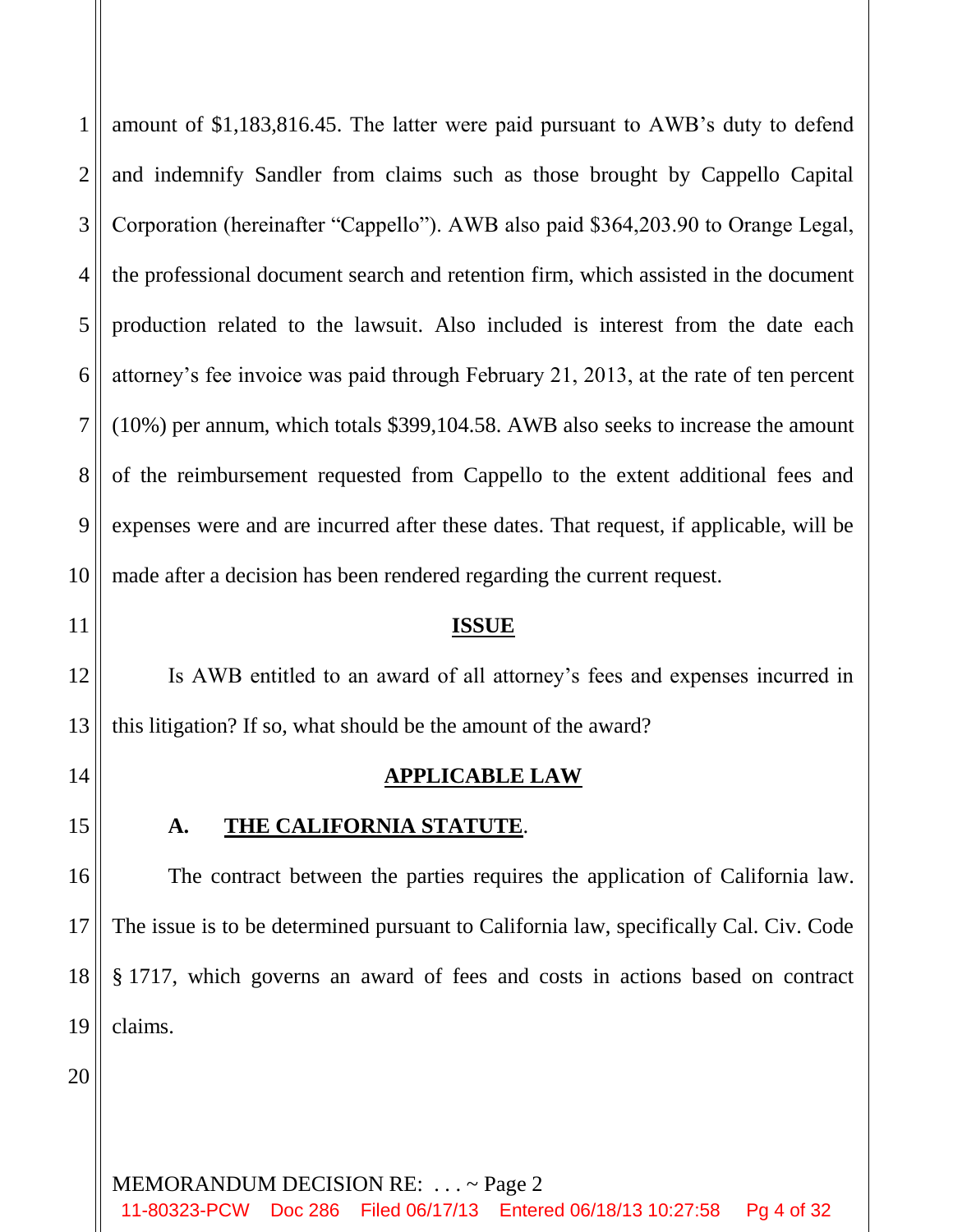6 This claim for attorney's fees arises under the contract between AWB and Cappello, which provided that in the event of any legal dispute, all reasonable attorney's fees and related expenses of the prevailing party shall be paid by the other party. The complaint alleges that AWB breached that contract and breached its duty of good faith and fair dealing under the contract. The basic premise that a prevailing party in a contract dispute should be paid its attorney's fees is adopted in the California statute with the reasonableness of the fees to be determined by the court.

8

7

1

2

3

4

5

## **1. Prevailing Party**.

9 10 11 12 13 14 15 16 17 18 19 On February 2, 2011, Cappello filed this action in the Superior Court of the State of California for the County of Los Angeles. AWB removed the case to the United States District Court for the Central District of California on March 3, 2011. Cappello filed a motion to remand to the state court, which was denied. AWB asked Central District of California court to transfer the case to the United States District Court for the Eastern District of Washington, with its ultimate destination to be this bankruptcy court, where the bankruptcy was pending. Cappello vigorously objected to the transfer, but AWB prevailed, and the case was transferred to the Eastern District of Washington by order entered July 28, 2011. After transfer to the District Court for Eastern District of Washington, that court on August 22, 2011, transferred and remanded the case to this court. Cappello's request for equitable remand to the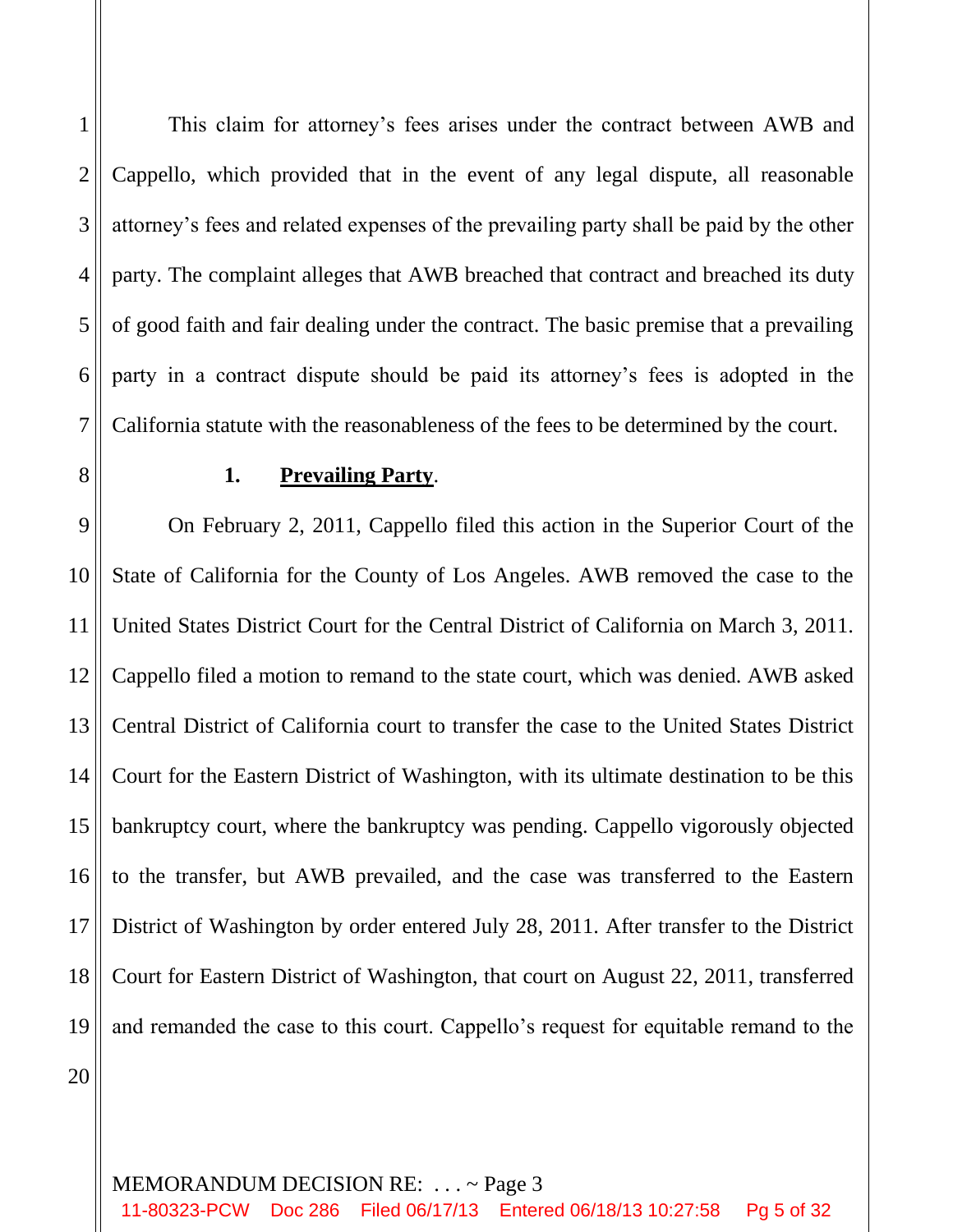1 2 California state court was heard by this court. AWB prevailed in its objection to the remand and remand was denied on December 2, 2011 (ECF No. 94).

3 4 5 6 7 8 9 10 11 12 13 During the course of the adversary proceeding, various discovery controversies were addressed by this court. Resolution of each of those disputes heavily, but not exclusively, favored AWB. AWB filed its motion for summary judgment on January 9, 2012 (ECF No 119). That motion was vigorously contested. On October 16, 2012, this court concluded that as a matter of law Cappello was not entitled to any relief and the adversary should be dismissed. As a withdrawal of reference had occurred, a recommendation to that effect was made to the District Court (ECF No. 233). Cappello vigorously contested and argued that the bankruptcy court's recommendation should not be adopted. AWB prevailed and the District Court on January 25, 2013 adopted the recommendation (DC Case No. 11-CV-00449-LRS, ECF No. 10).

14

## **a. Counterclaims**.

15 16 17 18 19 20 Despite this background, Cappello alleges that AWB was not the prevailing party in the litigation. The basis for this argument is that AWB had alleged counterclaims in its answer to the complaint, and AWB has recently voluntarily dismissed its counterclaims. The counterclaims alleged in the answer of AWB were: 1) promissory estoppel; 2) Cappello would be unjustly enriched by any recovery; and 3) relief was barred due to the bankruptcy proceeding, which had occurred in

#### MEMORANDUM DECISION RE: . . . ~ Page 4

11-80323-PCW Doc 286 Filed 06/17/13 Entered 06/18/13 10:27:58 Pg 6 of 32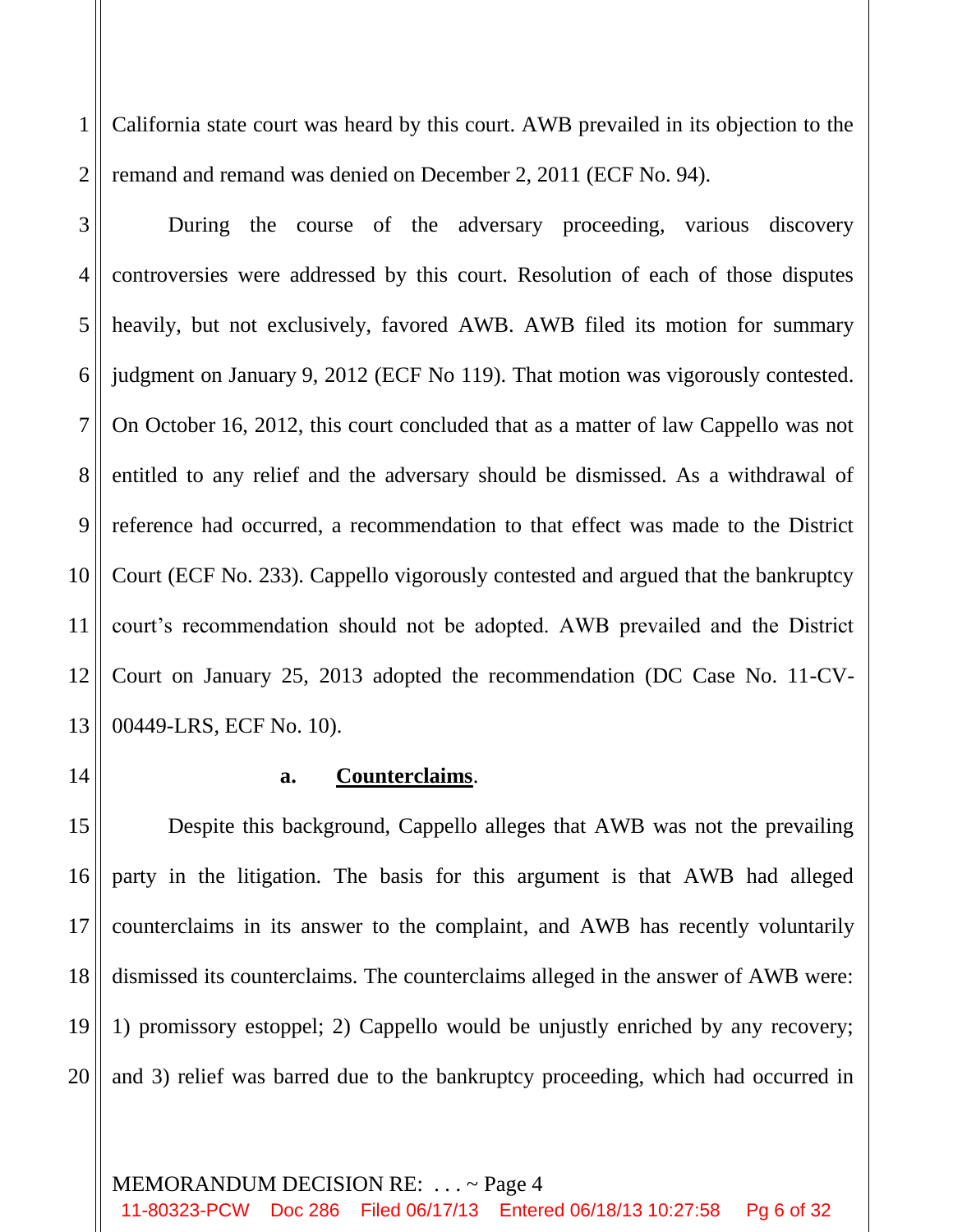1 2 3 4 5 6 7 8 9 10 11 12 13 14 this court. Clearly, those were defensive claims. To use a military analogy, those claims could be properly characterized as shields against the attacking plaintiff's affirmative claims. AWB also alleged as counterclaims that Cappello had breached the contract and the duty of good faith and fair dealing and fraudulently induced AWB to enter into the contract. Such claims could lead to some affirmative relief and could be characterized as "swords" against the attacking plaintiff. AWB also alleged a violation of the automatic bankruptcy stay, which can be both a defense, i.e., a "shield," as it renders actions taken in violation of the stay null and void and can be a basis for affirmative relief, i.e., a "sword." Once it had been finally concluded that Cappello was not entitled to any relief against AWB and that the complaint should be dismissed, AWB voluntarily dismissed its counterclaims. Thus argues Cappello, it prevailed to the same extent that AWB prevailed in the suit. Such argument is not supported by the statute and ignores the reality and purpose of the litigation.

15 16 17 18 19 The statute provides that a court shall determine which party, or perhaps neither party, has prevailed on the contract claims. The prevailing party is the party which obtains the greater relief. If the result of the litigation is "mixed," with the relief granted each party evenly divided, the court may determine that neither party prevailed. Hsu v. Abbara, 891 P.2d 804 (Cal. 1995).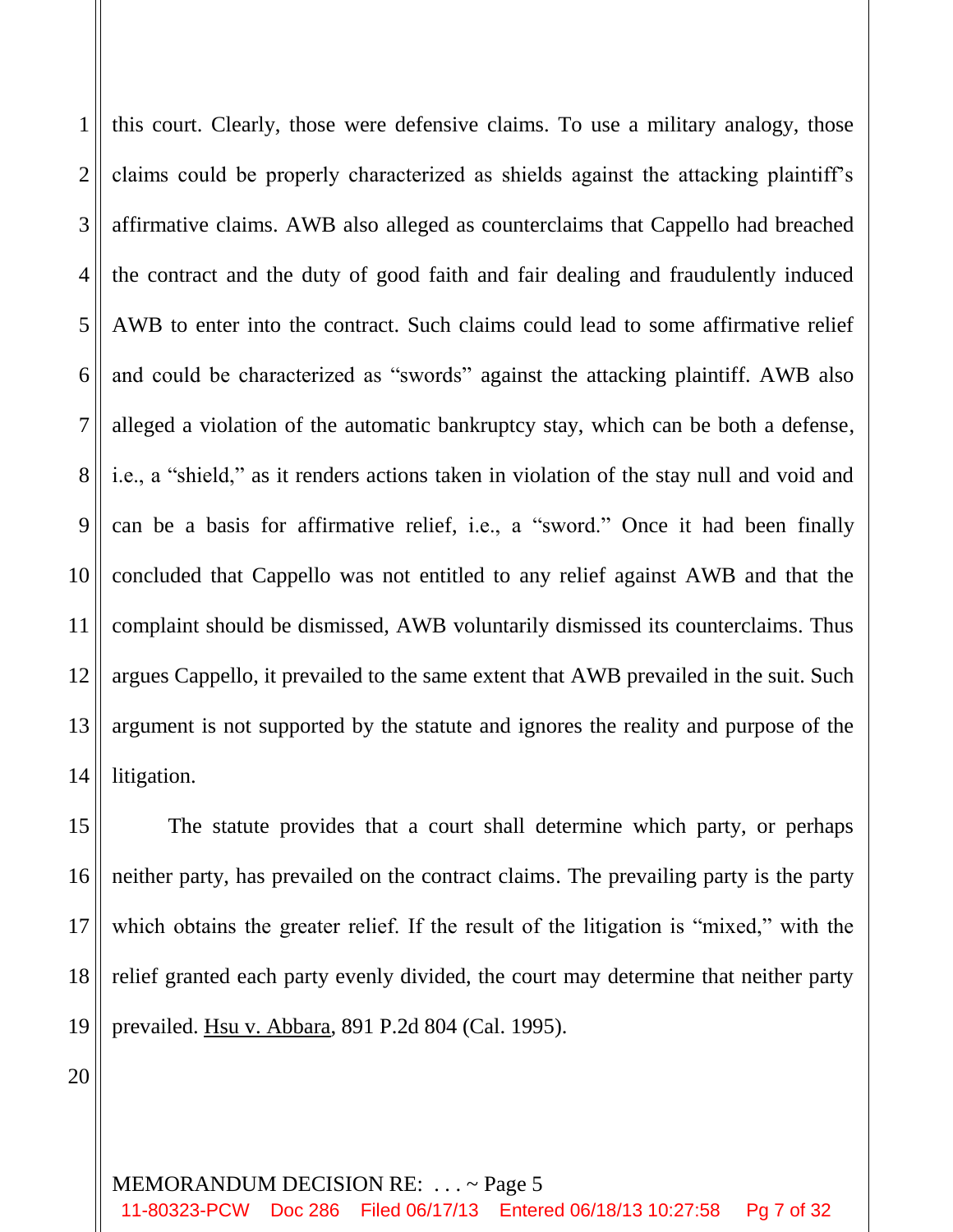1 2 3 4 5 6 7 8 9 10 11 12 In this situation, the relief was not evenly divided. AWB obtained a clear unequivocal win and dismissal of the case on summary judgment. It obtained its main litigation objection and defeated Cappello's only claim against it. The result of the litigation was a "simple, unqualified win" for AWB. Hsu v. Abbara, supra. The fact that after obtaining a clear victory on summary judgment AWB decided not to proceed with its counterclaims does not change its status as a prevailing party. Under some circumstances, if a defendant voluntarily dismissed its counterclaims, that dismissal would demonstrate that the defendant was not a prevailing party. No such circumstances exist in this case. Cappello's argument would result in a defendant who has obtained dismissal of the plaintiff's entire suit as a matter of law to either proceed to litigate the defendant's counterclaims or lose its status as a prevailing party. There is no case law cited in support of such a result.

13

## **b. The Second Adversary**.

14 15 16 17 18 19 On March 14, 2011, while the controversy regarding the proper venue of the case was pending, AWB, together with Sandler and the successful purchaser in the bankruptcy sale sued Cappello in this court under adversary case No. 11-80039- PCW. That complaint essentially restated the counterclaims described above as causes of action against Cappello. The reference was withdrawn and the second adversary consolidated with this case.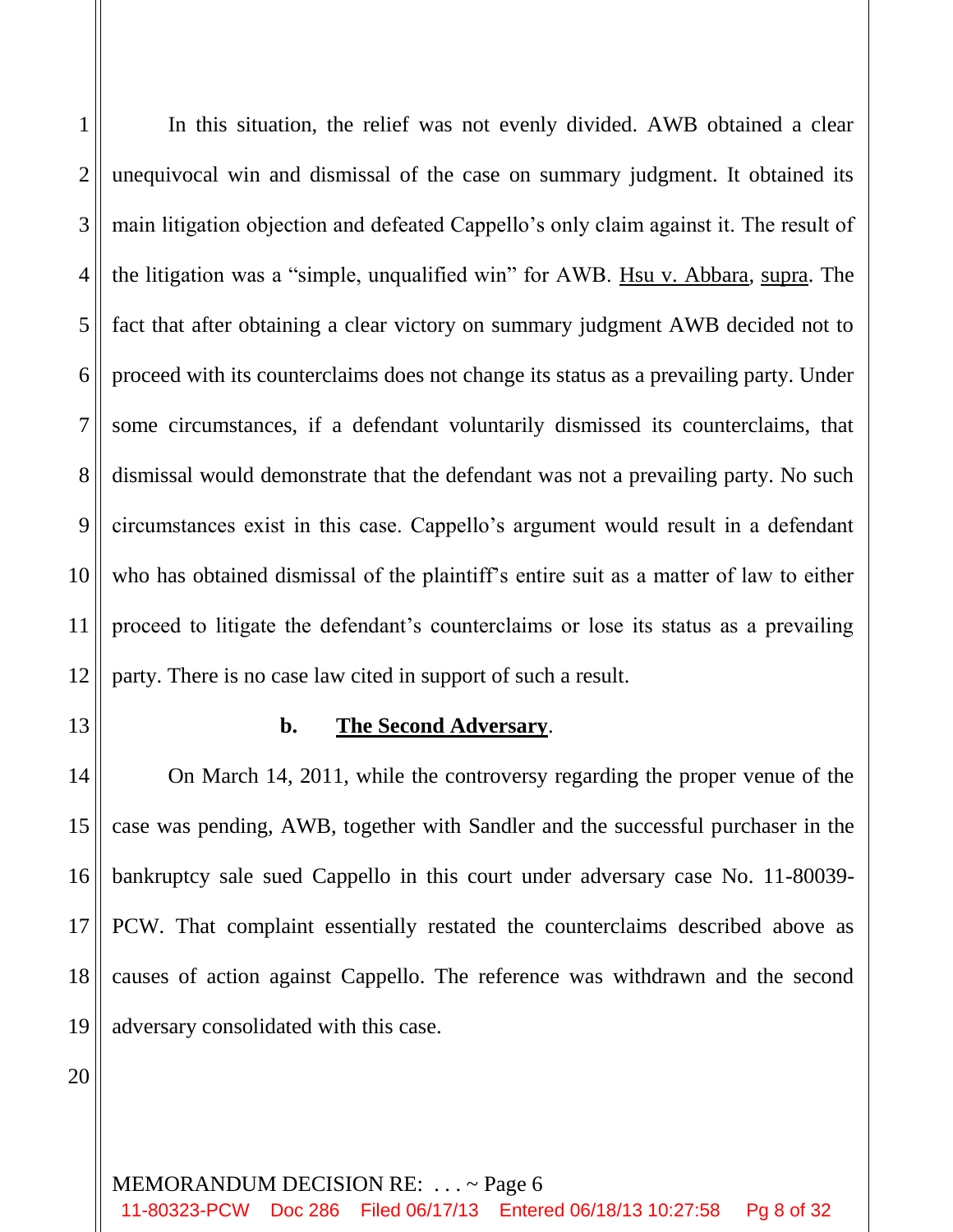1

2

3

4

5

6

By memorandum decision (ECF No. 94) entered in this adversary denying Cappello's motion for equitable remand, this court viewed the second adversary as a tactical maneuver to provide an independent basis for jurisdiction and defeat the motion to remand to the California state court. Despite that view, the existence of the second adversary weighed against remand and was a factor in defeating Cappello's motion to remand.

7 8 9 10 11 12 13 14 A review of the record reflects that only a stipulated motion to consolidate and stipulation for a protective order were filed in the related adversary.<sup>1</sup> The entire bankruptcy court file consists of 53 pleadings. No answer was ever filed and the only pleading which relates to the merits of the suit is the complaint. The District Court file regarding the second adversary contains 10 pleadings, none of which relate to the merits of the suit. By contrast, there are 270 pleadings in this court regarding this adversary, and the paper copies of the pleadings relating to the summary judgment required several notebooks.

15 16 17 18 Neither this court's recommendation regarding summary judgment nor the District Court's adoption of that recommendation addressed the second adversary. The second adversary has lain dormant since its inception. On April 8, 2013, AWB voluntarily dismissed the case.

19

ı

20

<sup>1</sup>Cappello did file a motion to dismiss (ECF No. 12), but it was never briefed or set for hearing or argued.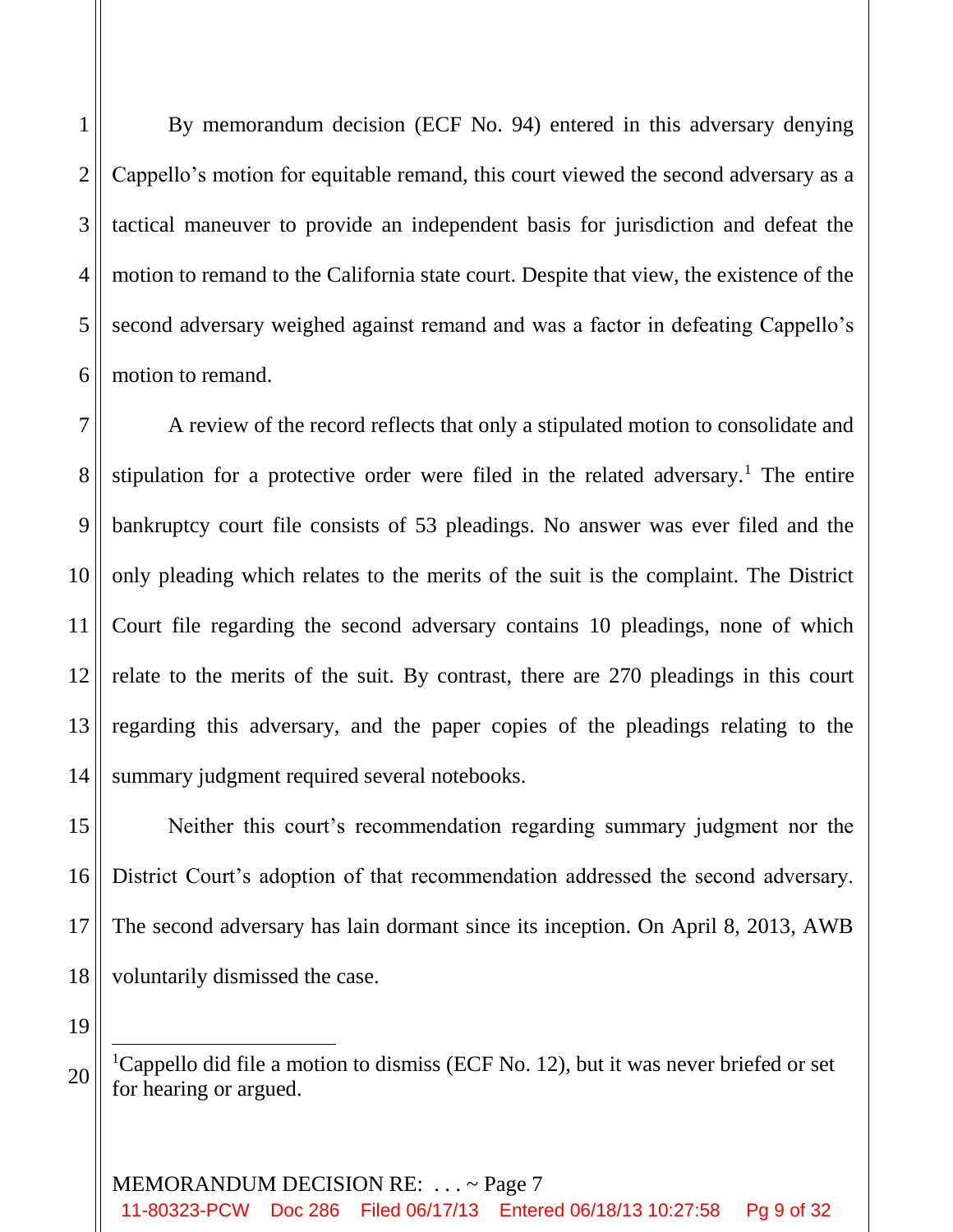1 2 3 4 5 6 7 8 9 10 11 Cal. Civ. Code § 1717(b)(2) precludes an award of fees to AWB as a prevailing party in this second adversary. Section (b)(2) of Cal. Civ. Code § 1717 states: "Where an action has been voluntarily dismissed . . . there shall be no prevailing party. . . ." Any portion of the requested fees for legal services directly attributable to the second adversary cannot be awarded. No calculation has been made regarding the amount of such requested fees. Due to the fact that all legal services were recorded on a block billing basis, it is impossible to determine the amount of legal services and fees attributable to that adversary. Based upon the dormant nature of the second adversary and the review of the attorney billing invoices described below, the estimate is \$20,000. The request for reimbursement must be reduced by that amount.

## **2. Reasonable Fees**.

The California statute and the contract between the parties both allow "reasonable" attorney's fees. The question of reasonableness has various components, including the reasonableness of the hourly rate, amount of hours, and quality of service. Expenses associated with the legal services must also be reasonable.

18

12

13

14

15

16

17

## **a. Hourly Rates**.

19 20 AWB had agreed to compensate its counsel on a hourly rate basis. The hourly rates paid by AWB to the law firm were established at \$517.75 for Mr. Craig Miller,

MEMORANDUM DECISION RE: . . . ~ Page 8 11-80323-PCW Doc 286 Filed 06/17/13 Entered 06/18/13 10:27:58 Pg 10 of 32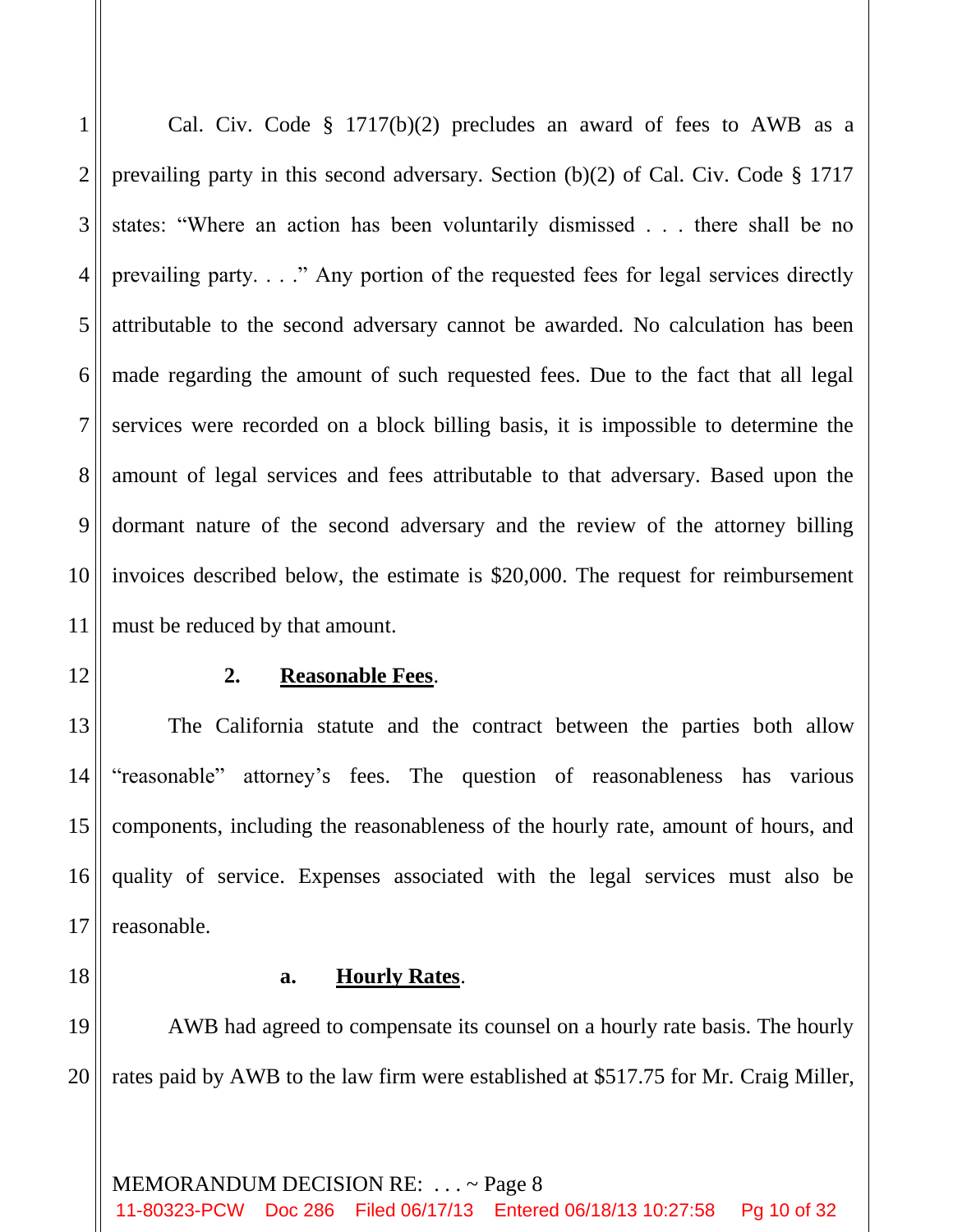1 2 3 4 5 6 7 the partner leading the defense, who has approximately 35 years of experience.<sup>2</sup> The hourly rate for Mr. David Tarshes, another partner with approximately 30 years of experience, had an hourly rate of \$460.75. The hourly rate of the associate Ms. Sarah Duran with 7 years of experience was \$342. A paralegal and document clerk, both characterized as "senior," had hourly rates of \$209 and \$95, respectively. All of the individuals were located in Seattle, Washington. The law firm also has offices in Los Angeles, California, and another west coast city.

8 9 10 11 Mr. Jeffrey Valle, the lead partner prosecuting the claims on behalf of Cappello, has approximately 30 years of experience and his rate is \$550 an hour. He is located in Los Angeles, California, and the law firm has offices in other large west coast cities. Both law firms should be characterized as large regional law firms.

12 13 14 15 16 17 18 It is not disputed that average hourly rates for comparable commercial litigation counsel located in Spokane, Washington, are less than for those in Seattle, Washington, or other large west coast cities. This raises the issue of "local rate" versus the rates charged by the regional law firm for AWB. Both parties have argued the effect of the unpublished decision of Eastern Washington District Court Judge Justin L. Quackenbush in Plumbers Union Local No. 12 Pension Fund v. Ambassadors Group, Inc., 2012 WL 847275 (E.D. Wash. Feb. 28, 2012) and the

19

ı

<sup>&</sup>lt;sup>2</sup>As this case took some years to conclude, the rates changed. The cited rates are the average and reflect a "client discount."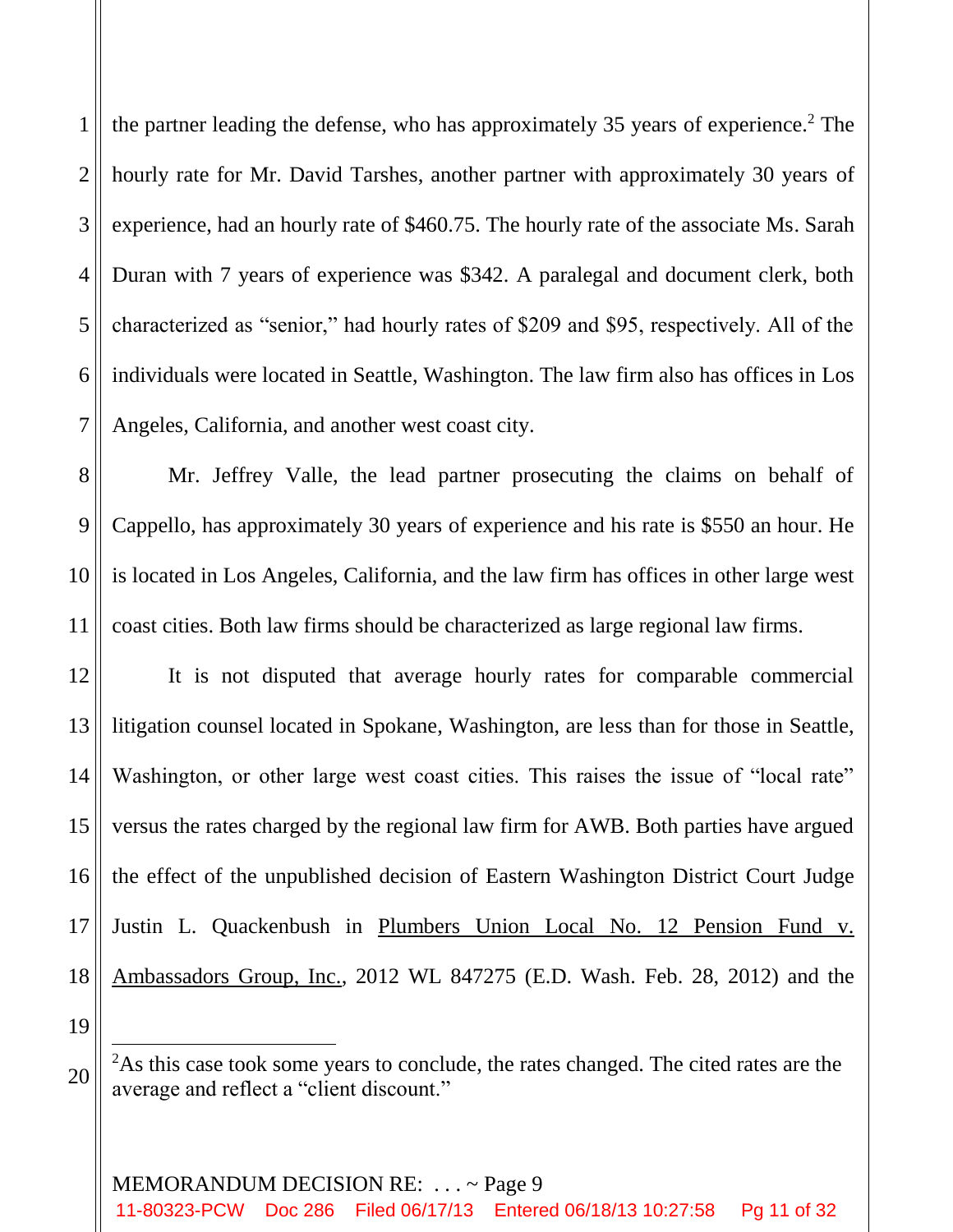1 2 3 4 5 6 7 8 later Plumbers Union Local No. 12 Pension Fund v. Ambassadors Group, Inc., 2012 WL 1906384 (E.D. Wash. May 25, 2012). Those decisions, however, were class action suits involving an award of statutory attorney's fees, with the court sitting in a fiduciary capacity on behalf of the class members. Judge Quackenbush determined that, although typically local rates are used in statutory awards of attorney's fees, because of the nature of that case, rates higher than the local rate should prevail. Approved hourly rates were \$500 for partners, \$300 for associates, and \$150 for paralegals.

9 10 11 12 13 14 15 16 Counsel for AWB in the underlying chapter 11 proceeding were also headquartered in Seattle, Washington, and could be considered a large regional law firm. It is not uncommon for large chapter 11 cases and related adversary proceedings to involve Seattle, Washington, counsel, either on behalf of the debtor or a major creditor. In this bankruptcy proceeding, the counsel appearing for the debtor had experience roughly equivalent to counsel in this case. Rates were approved at \$480 for a lead partner, \$475 for another partner, and \$190 for a paralegal (AWB Main Case No. 10-06097-PCW11, ECF No. 398).

17 18 19 20 The applicant has the burden of persuasion as to both the entitlement to an award of fees and the amount, assuming an award should be entered. Determination of the appropriate amount is in the discretion of the trial court. Welch v. Metropolitan Life Ins. Co., 480 F.3d 942 (9th Cir. 2007); Ackerman v. Western

#### MEMORANDUM DECISION RE: . . . ~ Page 10

11-80323-PCW Doc 286 Filed 06/17/13 Entered 06/18/13 10:27:58 Pg 12 of 32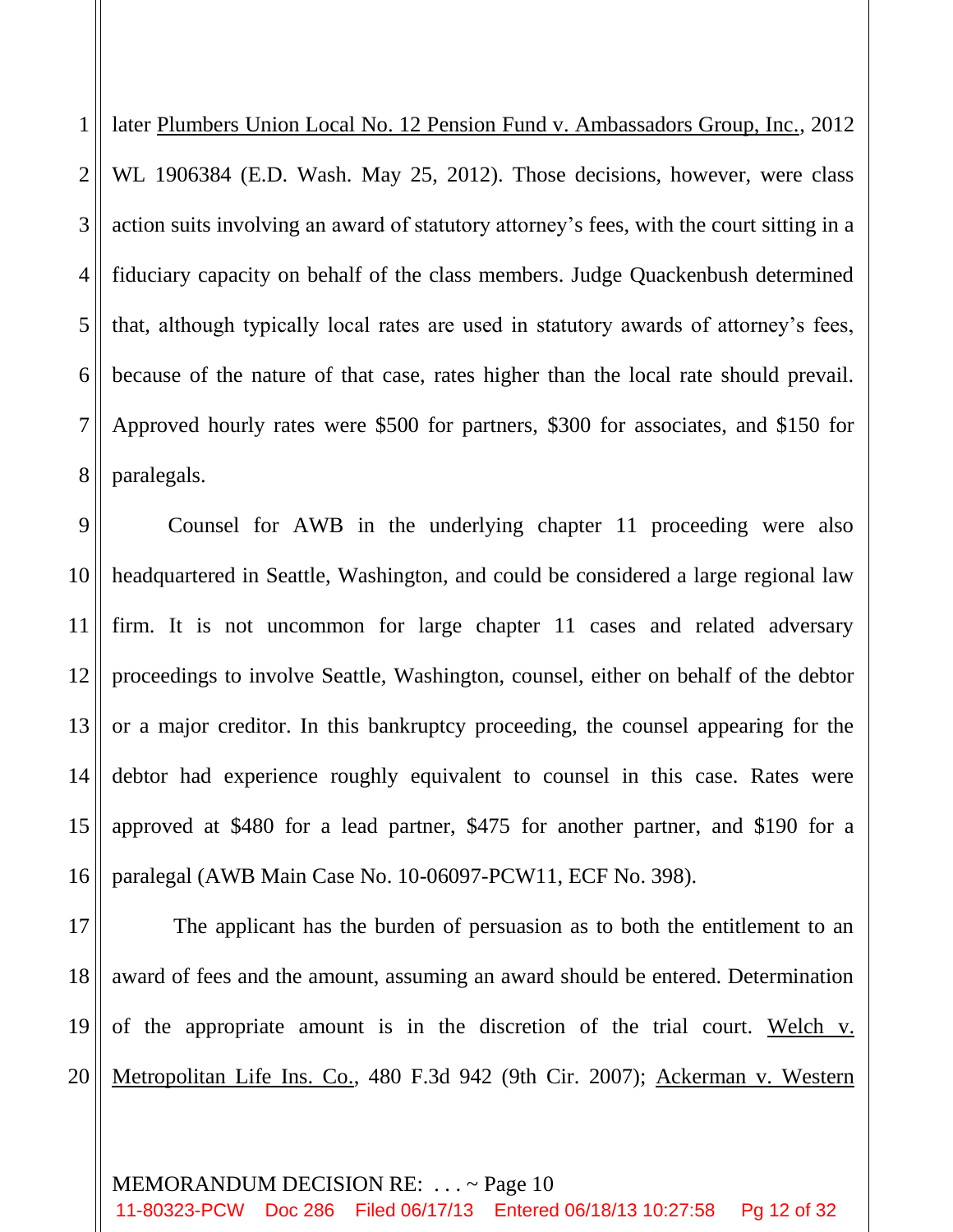1 2 3 Elec. Co., Inc., 643 F. Supp. 836 (N.D. Cal. 1986). No decision has been cited which addresses the Cal. Civ. Code § 1717 use of the term "reasonable." The analysis of reasonableness must be made without any guidance by a California court.

4

5

6

7

8

9

18

ı

19

The present controversy does not involve a statutory award of attorney's fees, but rather is a private contract dispute between two very financially sophisticated parties, each of which selected counsel and agreed to pay certain hourly rates for the legal services. Those hourly rates are comparable. Although the court exercises its discretion, under such circumstances, some weight should be given to the parties' decision to employ counsel at a particular hourly rate.

10 11 12 13 14 15 16 17 The hourly rate requested is reasonable. Any justification to require local rates be applied does not appear relevant to this controversy.<sup>3</sup> This case was commenced in a state court in Los Angeles, California. AWB promptly removed the case to the federal District Court sitting in Los Angeles, California, and at that time, apparently had the goal of litigating the dispute in this court. Certainly at that point in the litigation, it was uncertain whether venue would be in a state court or a federal district court or a bankruptcy court. It was uncertain whether the litigation would proceed in Los Angeles, California, or Spokane, Washington. The determination of

<sup>20</sup> <sup>3</sup>In response to the court's request, plaintiff submitted the Declaration of Dan O'Rourke as evidence of local rates (ECF No. 283). That declaration was helpful, but ultimately the evidence was not relied upon due to the conclusion that local rates do not apply.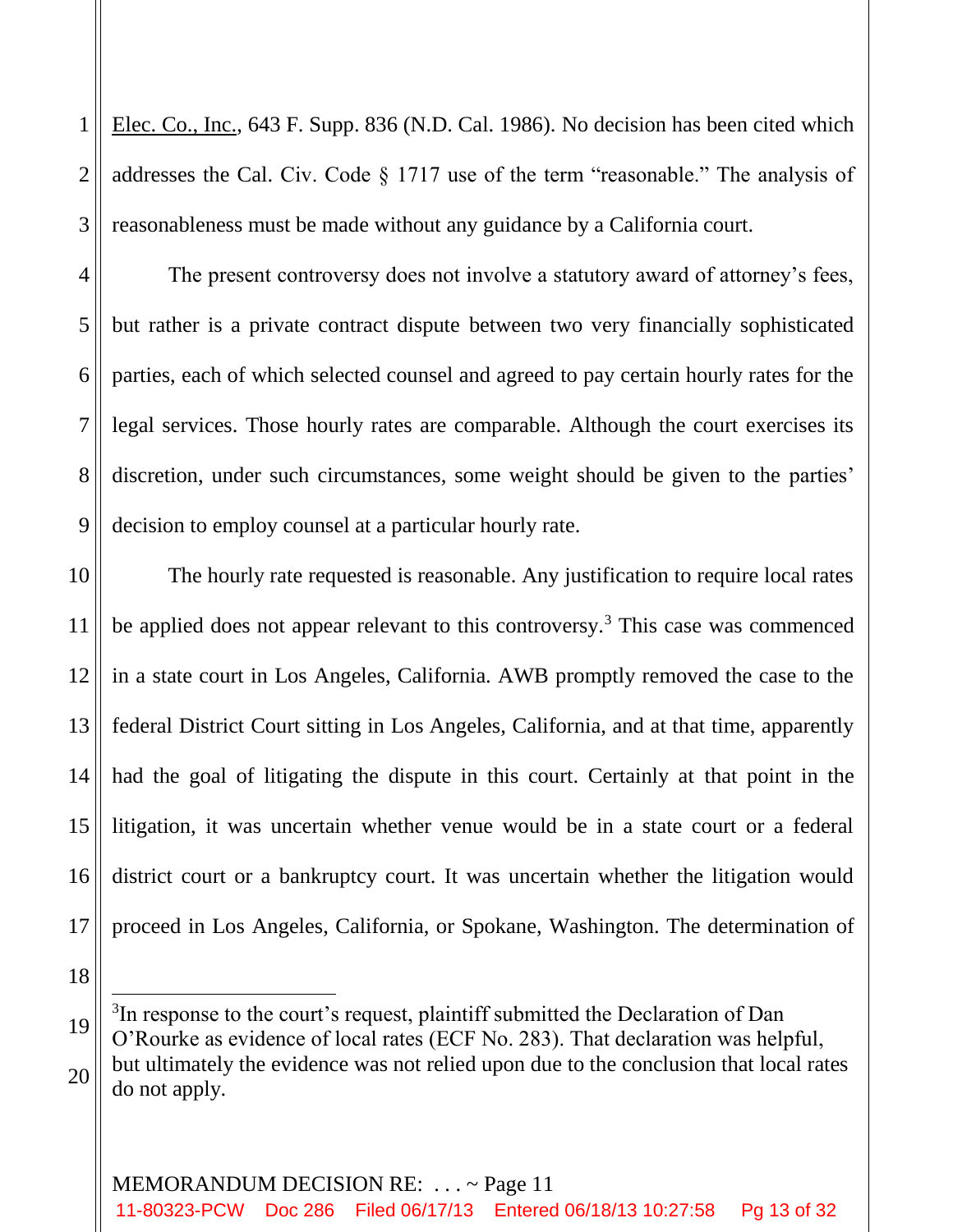1 2 3 proper venue was a lengthy and hard fought battle. Even assuming local rates would ordinarily apply to this case, it would be unfair, inefficient, and unwise to limit either party to local rates under such circumstances.

4

# **b. Unnecessary Services**.

5 6 7 8 9 10 11 12 13 The hourly rates are reasonable particularly for the quality of the services provided, but there is another component to the determination of reasonableness. Were the legal services necessary or duplicative? Cappello quite correctly objects to reimbursing AWB's law firm for efforts it undertook relating to its defense regarding the lack of Cappello's California business license. At the time of the summary judgment motion by AWB, that defense was discovered to be untenable and was abandoned. The evidence is that AWB's law firm reduced its billing to AWB by \$10,000 for work related to that defense. That reduction is reflected in the amount sought to be reimbursed by Cappello and is no longer an issue.

14 15 16 17 18 19 AWB had alleged a violation of the automatic stay as a counterclaim. As the debtor in the chapter 11 was not a party to this litigation, that counterclaim appears spurious on its face. It was never pursued. Any fees associated with that counterclaim would be minimal. The cost to determine an accurate estimate of the actual sum would undoubtedly be more than the sum itself. For that reason, the amount of requested fees will simply be reduced by \$2,000.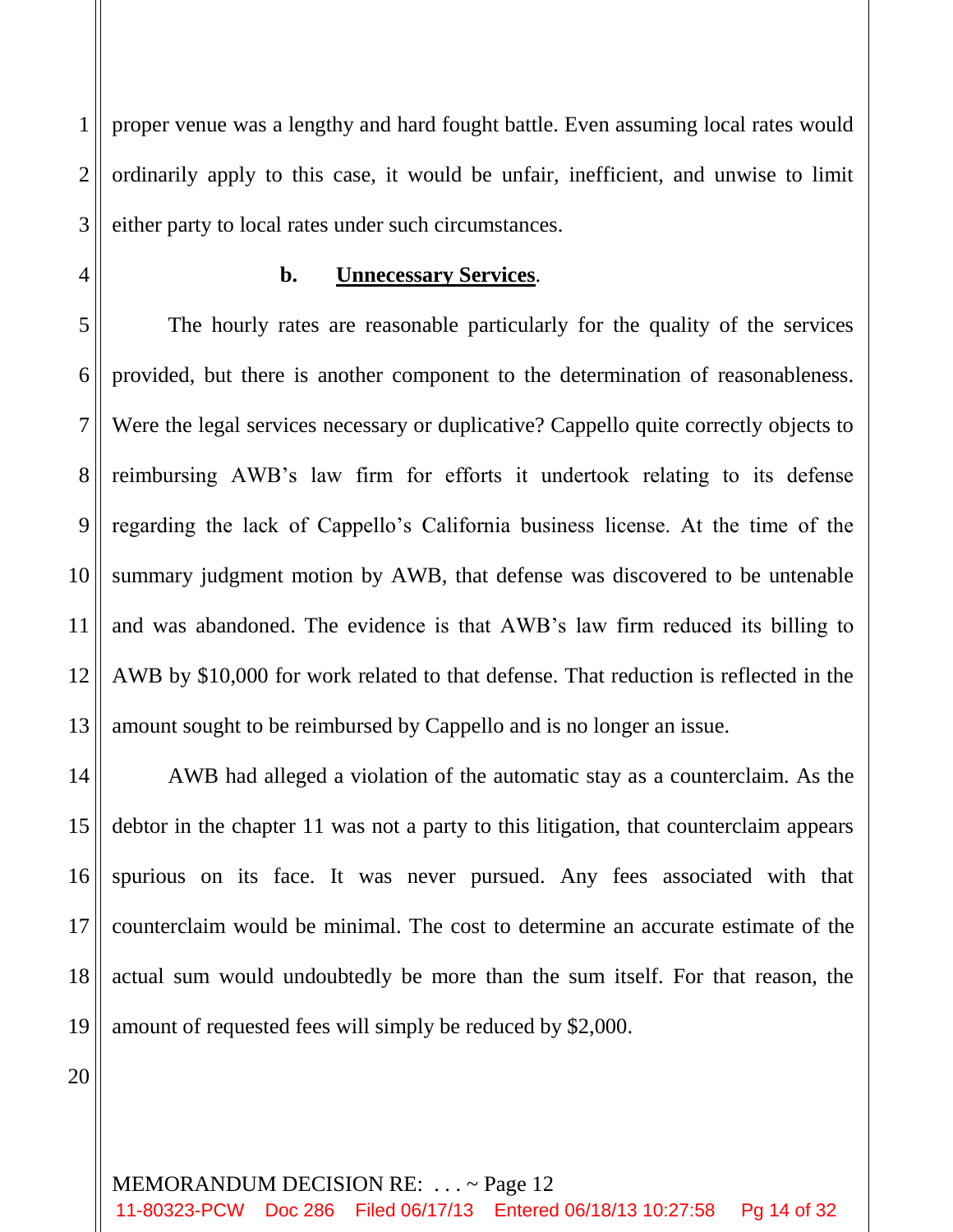1 2 3 4 5 6 7 8 9 10 11 12 13 In a case this hard fought, it is to be expected that attorney's fees will be substantial. Although a private party contractual dispute, voluminous discovery was necessary. Undoubtedly, the discovery process resulted in a great deal of time and expense, but the discovery process is part of the litigation process. There are numerous individuals within the law firm who provided some form of legal services but eighty percent (80%) of the services were provided by the individuals listed above. There was at least one specialized issue pertaining to bank privilege, which required some specialized knowledge. The changing venue from court-to-court rendered it advisable for some consultation with other members of the firm regarding their experience with a particular court. Other than the specific situations addressed hereafter, the fact that 25 individuals provided some service raises concerns regarding duplication of services, but does not under these circumstances automatically result in a conclusion duplication occurred.

14

18

19

20

# **B. CAP REGARDING FEES**.

15 16 17 The attorney's fee provision in the contract between AWB and Cappello appears on page 8 and is a paragraph headed "Attorney's Fee Provision," which reads as follows:

In the event of any legal dispute between the Company and the Advisor, all reasonable attorney's fees and related expenses of the prevailing party shall be paid by the other party (which shall include an award of interest at 10% per annum and recovery of costs by the prevailing party).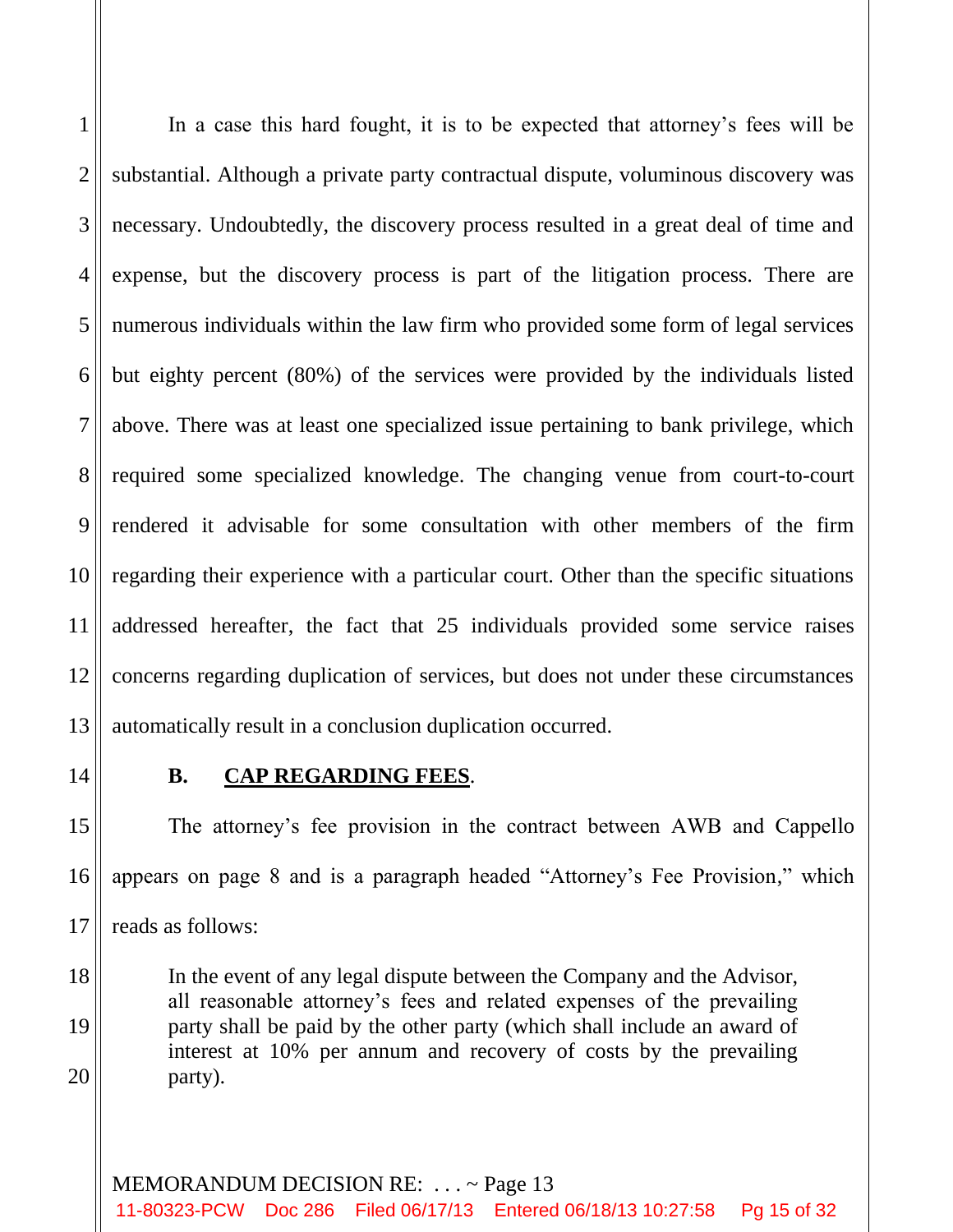AWB's request for attorney's fees and expenses is based upon this contractual provision. Cappello maintains, however, that other provisions of the contract impose a "cap" or limit on any fees to which AWB would be entitled under this paragraph. At page 9 of the contract is a paragraph headed "Indemnification." It begins as follows:

Recognizing that Advisor, in providing the services contemplated hereby, will be acting as representative of and relying on information provided by the Company, the Company agrees to the provisions of Attachment A hereto. . . .

17 The attachment to which it refers to is two pages and is headed "Indemnification - Attachment A." The language in that attachment begins with the standard phrases stating AWB ". . . shall indemnify, defend and hold harmless . . ." and defines the indemnified parties which are essentially Cappello and its officers, directors, etc. The attachment addresses the restriction upon AWB to settle or compromise claims it is indemnifying, establishes notice requirements for the indemnified parties to advise of claims for which indemnification is sought, and many other provisions, all of which relate to AWB's duty to indemnify as established at page 9 of the contract.

18

19

20

The first paragraph of the "Indemnification - Attachment A," reads in part:

Notwithstanding any other provisions hereunder, in no event shall the Indemnified Persons be liable to the Company [AWB] for an amount greater, in the aggregate, than the fees actually received by the Advisor [Cappello] hereunder.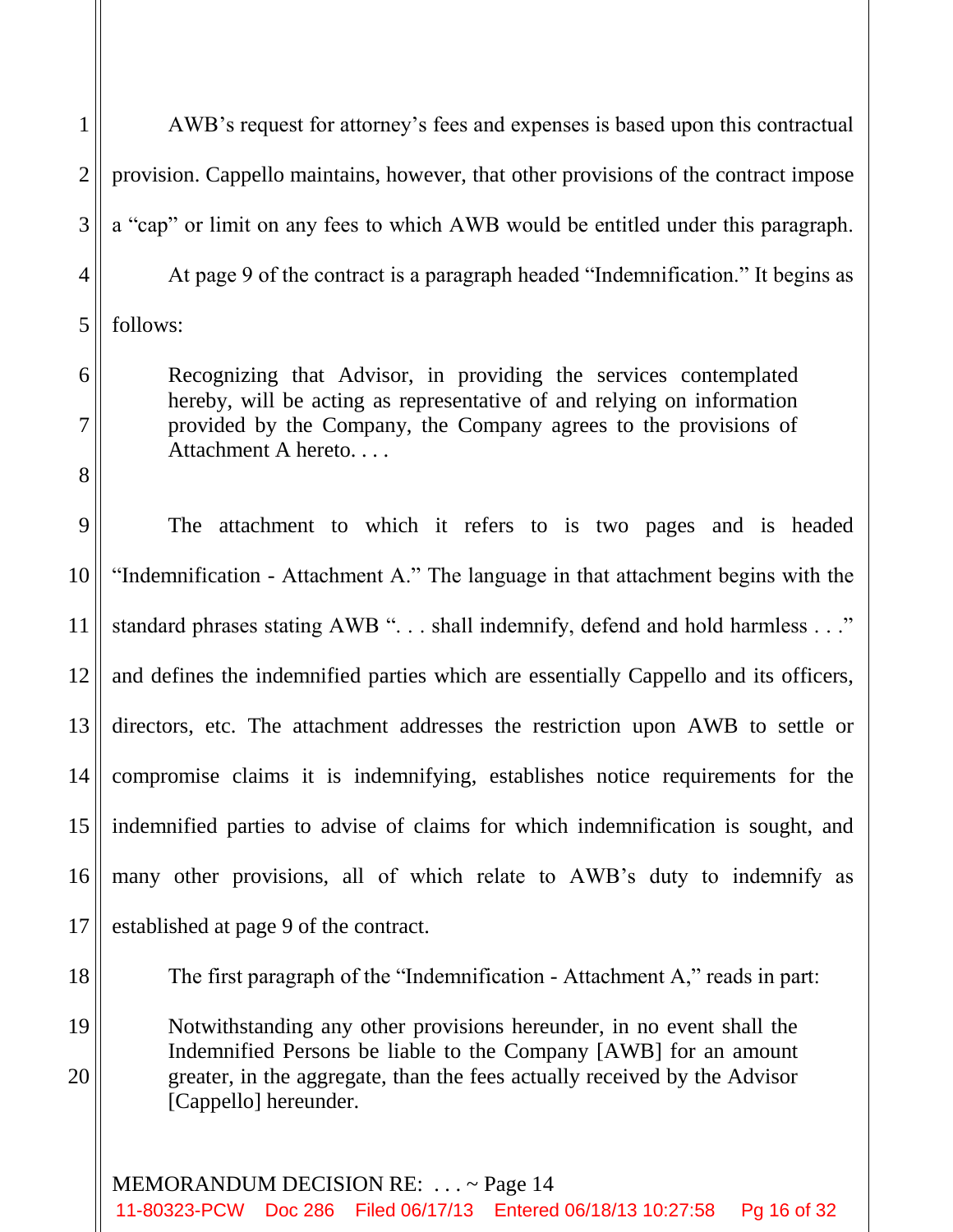Cappello argues that this sentence appearing in the attachment limits the attorney's fees provision of the contract on page 8. The most cursory reading of the attachment and indeed the heading itself leads to the conclusion that Attachment A relates to the duty to indemnify established on page 9 of the contract and only that provision. There is no ambiguity in the contract. If a dispute arises under the contract, the prevailing party is entitled to its attorney's fees.

Assuming that Cappello is correct that ambiguity does exist, the contract was drafted by Cappello. Under general principles of contract law, any ambiguity is interpreted in favor of the non-drafting party. Restatement (Second) of Contracts § 206 (1981).

## **C. LEGAL FEES FOR SANDLER**.

As cited above, the attorney's fee provision in the contract at page 8 reads:

In the event of any legal dispute between the Company and the Advisor, all reasonable attorney's fees and related expenses of the prevailing party shall be paid by the other party (which shall include an award of interest at 10% per annum and recovery of costs by the prevailing party).

By its very language, the provision limits the contractual right of recovery to a dispute between AWB and Cappello. There is no reliance upon any contract between Cappello and Sandler. The claims of Cappello against Sandler were based upon tort

law, and no statute has been cited which would allow recovery of any fees or

MEMORANDUM DECISION RE: . . . ~ Page 15

11-80323-PCW Doc 286 Filed 06/17/13 Entered 06/18/13 10:27:58 Pg 17 of 32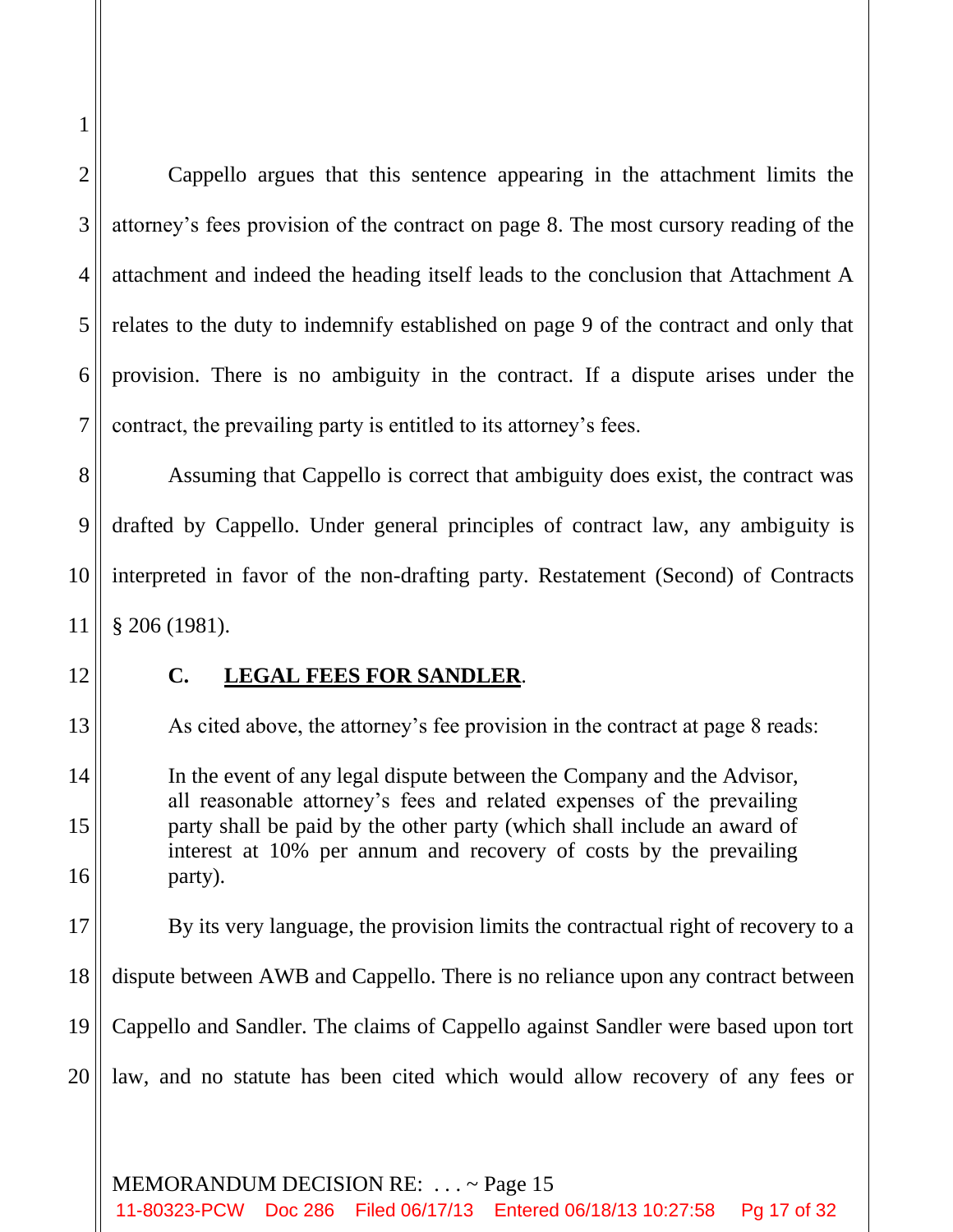1 2 3 expenses to a party which prevailed in a tort action. Absent a statutory or contractual provision, litigants are liable for their own fees. Alyeska Pipeline Service Co. v. Wilderness Society, 421 U.S. 240, 95 S.Ct. 1612, 44 L.Ed. 2d 141 (1975).

4 5 6 7 8 9 10 11 12 13 Cappello knew of AWB's duty to indemnify Sandler. Indemnity clauses are expected in commercial contracts between financially sophisticated parties, as is evidenced by the indemnity provisions of the contract between AWB and Cappello. The contract between Sandler and AWB was submitted with Sandler's application to be employed in the underlying chapter 11 case. Cappello received notice of that application and the approval of employment. This litigation was commenced in February of 2011, and in April of that year, Sandler filed an administrative expense claim in the underlying chapter 11 case based upon its contractual right of indemnity. The effect of that administrative expense claim upon this adversary was promptly noted and argued in relationship to various issues in this case.

14 15 16 17 18 19 20 It must be emphasized, however, that AWB's claim for reimbursement from Cappello arises from, and is based upon, the specific provision in the contract between those parties. That contractual provision does not provide that either Cappello or AWB would be entitled to reimbursement for fees and related expenses incurred by a third party, but paid by Cappello or AWB. By its very terms, it is limited to fees incurred by either Cappello or AWB in a legal dispute between those two parties. As correctly noted by Cappello, should it have brought a separate suit

#### MEMORANDUM DECISION RE: . . . ~ Page 16

11-80323-PCW Doc 286 Filed 06/17/13 Entered 06/18/13 10:27:58 Pg 18 of 32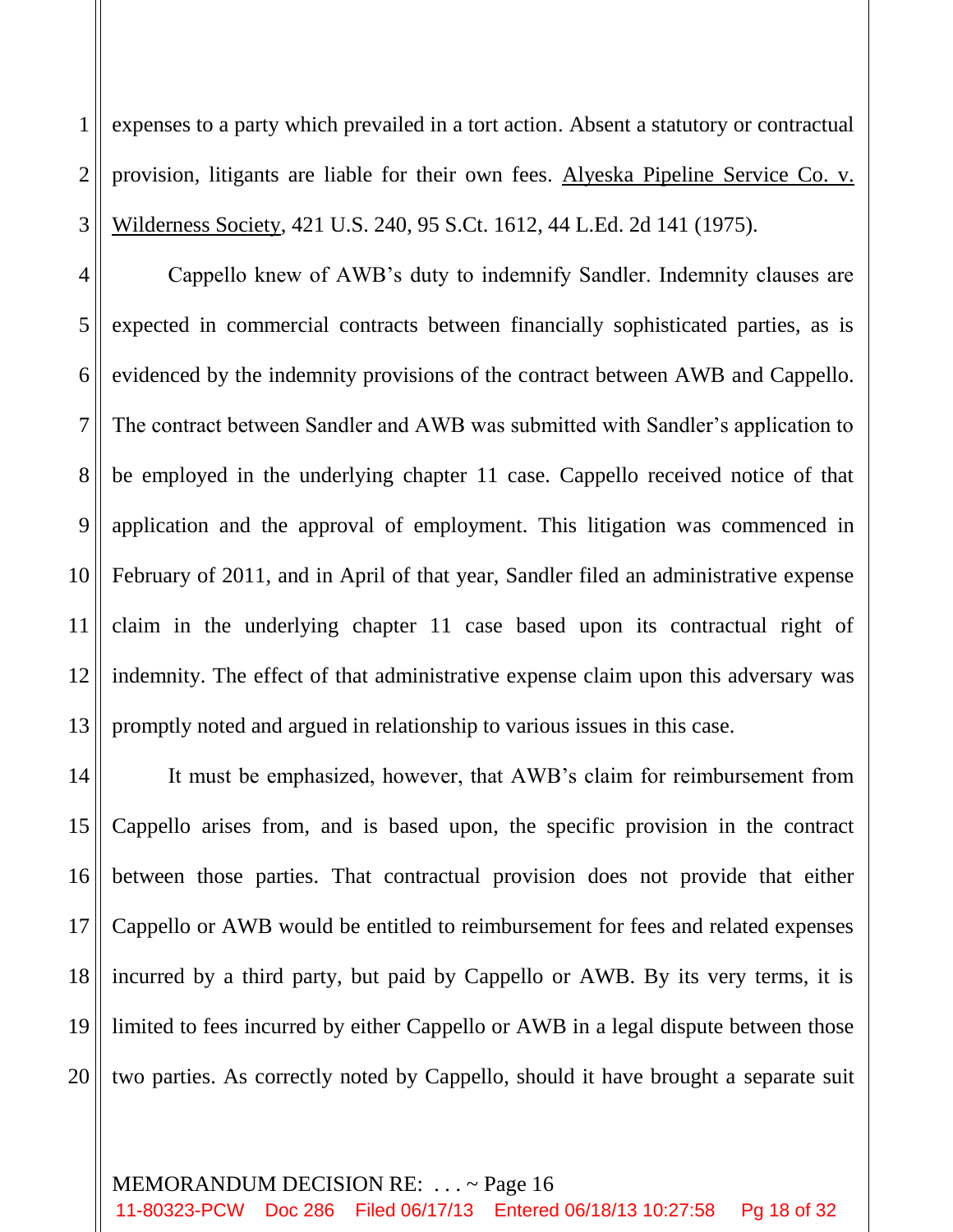1 2 3 4 5 6 against Sandler, even though AWB would have been obligated to defend and indemnify Sandler in that separate suit, AWB would have no claim for reimbursement against Cappello arising from that separate suit. Although an attorney's fee provision in a contract could undoubtedly provide for reimbursement of fees and expenses of a third party, the contractual provision applicable to this dispute does not.

AWB is not entitled to recover the fees incurred for legal services provided to co-defendant Sandler, which were in the amount of \$1,183,816.45.

7

8

9

10

11

12

13

14

## **D. INTEREST ON ATTORNEY'S FEES AND COSTS**.

The attorney's fee provision in the contract includes in any fees ". . . an award of interest at 10% per annum . . . ." AWB seeks that amount of interest from the date each attorney's fee invoice was paid until February 21, 2013, or until the later date such fees are reimbursed by Cappello. Cappello objects on the basis that interest does not accrue until Cappello is ordered to pay attorney's fees and costs.

15 16 17 18 19 20 The term "award" is defined in Black's Law Dictionary 157 (9th ed. 2009) as "[a] final judgment or decision, esp. one by an arbitrator or by a jury assessing damages." The use of the term "award" in the contract mandates the conclusion that interest at ten percent (10%) begins to accrue once a determination has been made that one of the contracting parties is entitled to recover its fees and costs from the other party.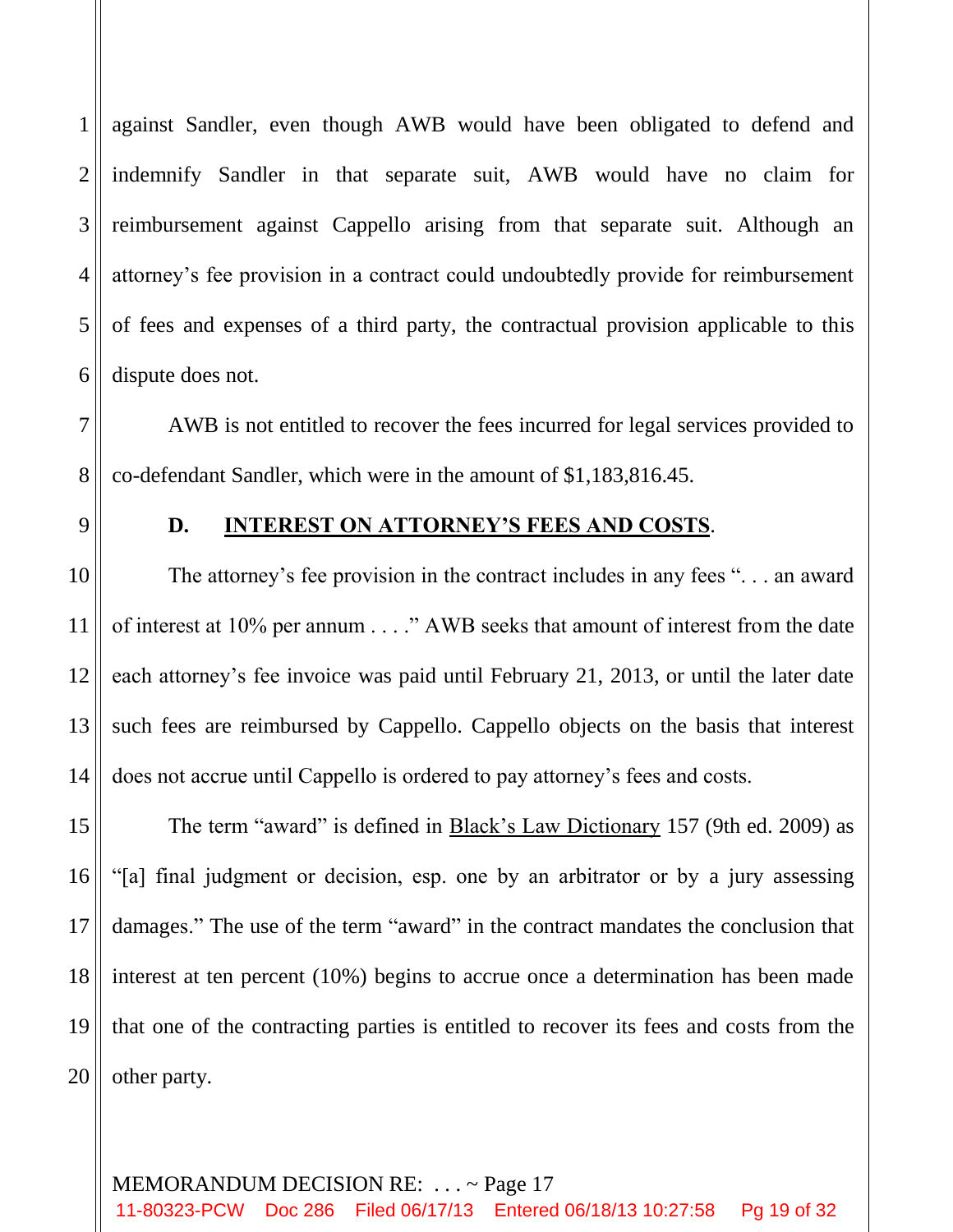1 2 3 4 5 6 7 8 The rule of contract interpretation is that terms used in a contract are to be given their ordinary meaning. Restatement (Second) of Contracts § 223 (1981). Cappello's duty to pay AWB's attorney's fees in this dispute rests upon a finding that AWB is the prevailing party in the dispute. The duty to pay also rests upon a finding as to the reasonable amount of the fees. Until those findings are made, no duty arises. The liability is unliquidated. In other words, the fees and costs must be "awarded." Once that award occurs, the interest begins to accrue. As no award had occurred, AWB is not entitled to interest in the amount of \$399,104.58.

9 10

# **E. BLOCK BILLING**.

11 12 13 14 15 16 17 18 19 Cappello objects to any award of fees under the contract as all legal services provided by the Davis Wright Tremaine law firm to AWB were provided on a "block billing" basis. "Block billing" is the timekeeping method by which legal professionals enter the total time attributable to a client or lawsuit for a particular day and describe all tasks performed, but do not specify the time attributable to each task. In awarding fees as required by a statute utilizing the Lodestar method, courts have been critical of block billing. That timekeeping method renders it difficult, if not impossible, to apply Lodestar factors, particularly the Lodestar requirement concerning the reasonableness of fees for a particular task such as a summary judgment motion.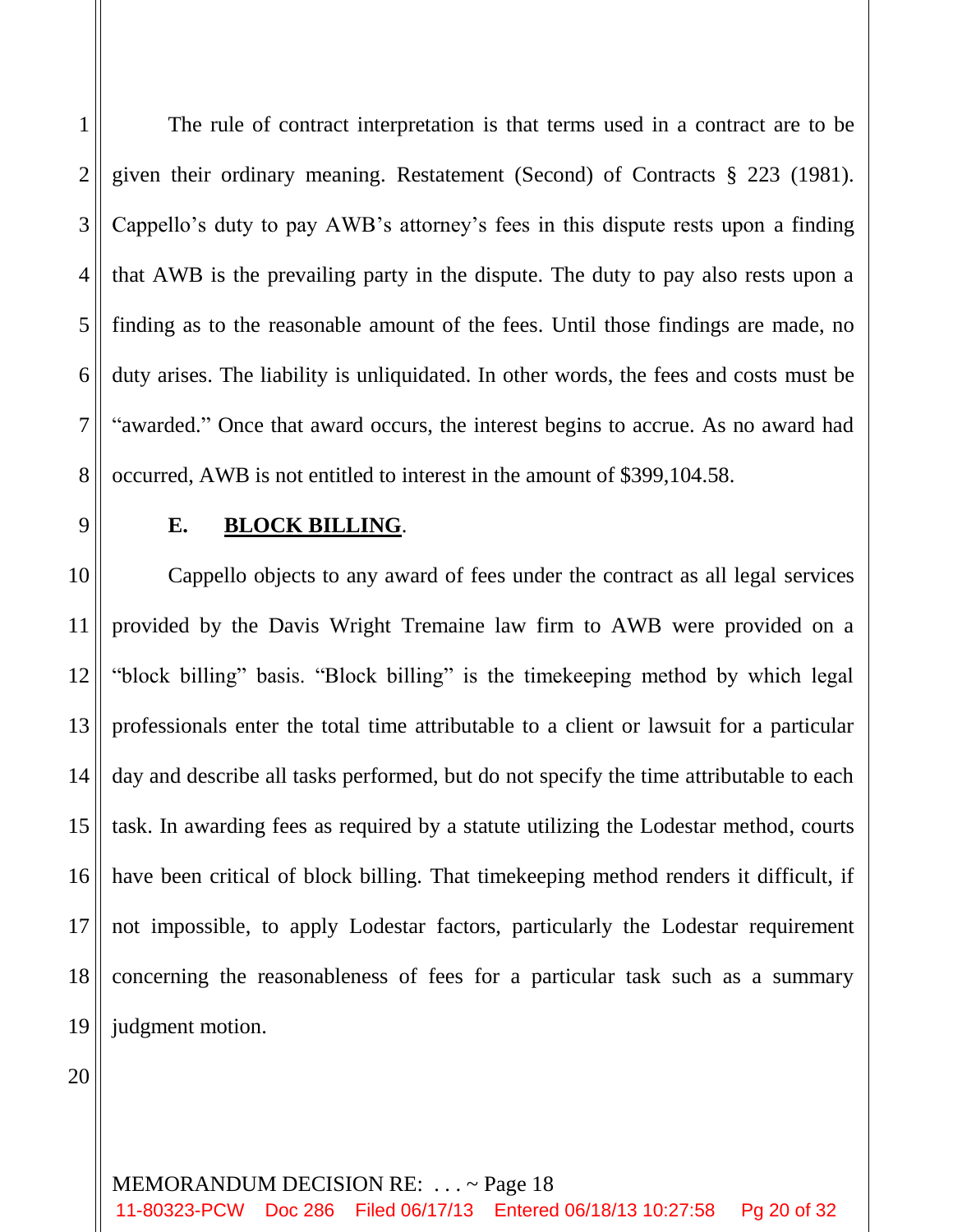An award of attorney's fees under ERISA was the subject of Welch, supra. In that decision, the court relied upon a report by the California State Bar Committee on Mandatory Fee Arbitration, which concluded that block billing may increase the professional service hours by 10 to 30 percent. No information was provided nor did discussion occur regarding the reliability of that state court's conclusion, which presumably opined in the context of a fee dispute between a client and its attorney in which no written fee agreement provided for block billing.

8 9 10 11 12 13 14 15 16 17 18 The burden to demonstrate the reasonableness of a fee request made under a statutory right to fees is upon the party seeking the fees. Block billing renders the court's determination of the amount of the award by the application of the Lodestar factors a difficult task. An important distinction exists in this case, however. This is a financially sophisticated party which agreed to the block billing seeking reimbursement of legal fees pursuant to an attorney's fee provision in a contract with another financially sophisticated party. Even though a contracting party may not expect its legal fees to be reviewed by a court, the difficulties arising from block billing in statutory awards of fees also arise in this case as AWB has the burden of demonstrating that the fees it seeks to have reimbursed under the contract are reasonable.

20

19

1

2

3

4

5

6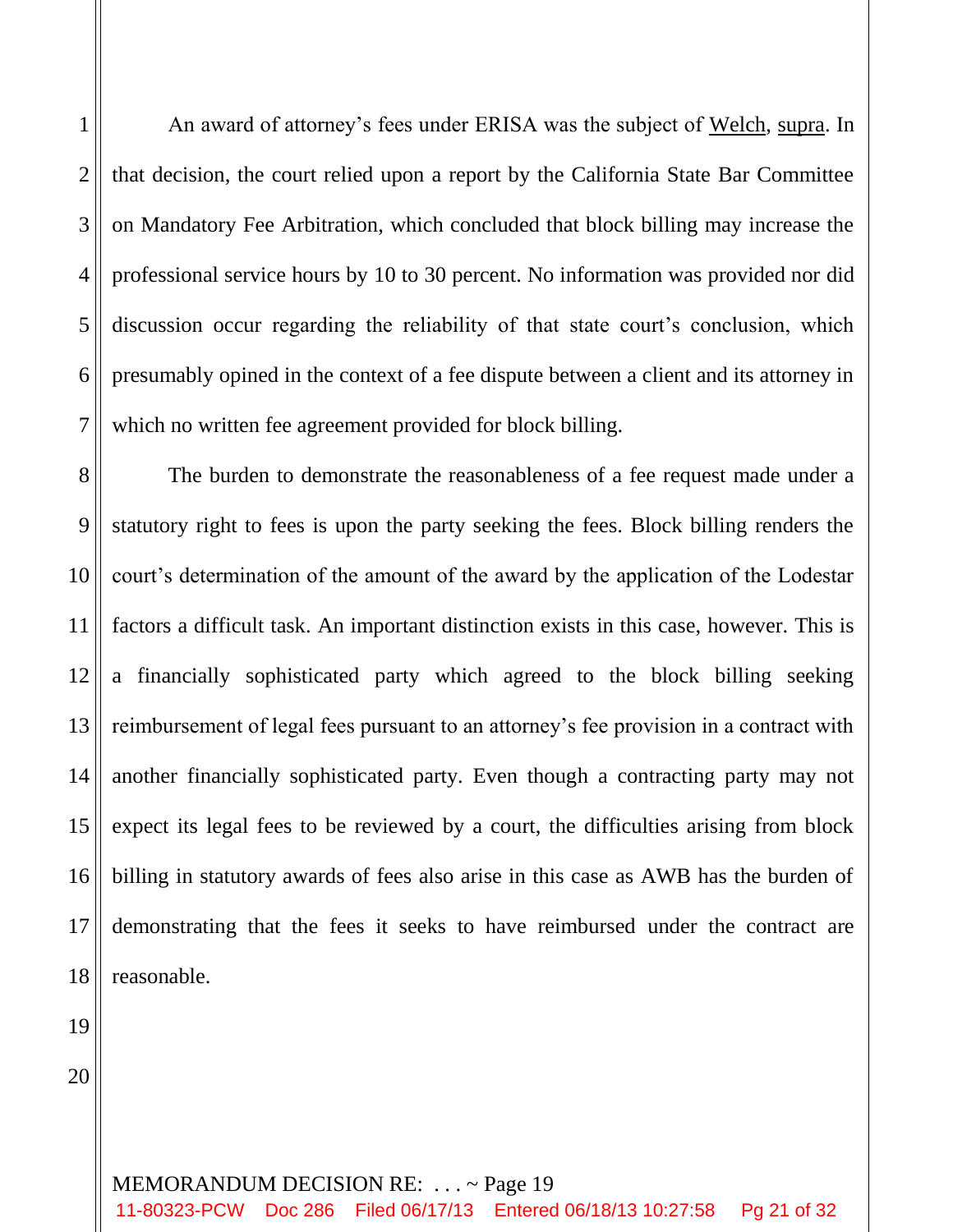The Welch court adopted the trial court's reduction of the block billing fees by 20 percent (20%) based upon the conclusions of the California State Bar Committee.

1

2

3

4

5

It was reasonable for the district court to conclude that Welch failed to carry her burden, because block billing makes it more difficult to determine how much time was spent on particular activities.

6 7 8 9 10 11 12 13 14 15 16 Welch, 480 F.3d at 948. That approach was followed in Ambriz v. Arrow Financial Services, LLC, an unpublished decision at 2008 WL 2095617 (C.D. Cal. May 15, 2008), which also reduced a statutory award of fees due to block billing. An award of fees as a sanction in a copyright infringement action was the subject in Lahiri v. Universal Music and Video Distribution Corp., 606 F.3d 1216 (9th Cir. 2010). The court awarded the fees as a sanction relating to one aspect of the lengthy litigation. Due to the fact that block billing had occurred for all the legal services in the litigation, the trial court was not able to assess the amount of the sanction to be awarded with accuracy. It exercised its discretion in determining the award by reducing the total hours in the block billing entries by 30 percent (30%). The court of appeals concurred with that approach.

17 18 19 20 Block billing also prevented the court in Frevach Land Co. v. Multnomah County, Dept. of Environmental Services, Land Use Planning Div., an unpublished decision at 2001 WL 34039133 (D. Or. December 18, 2011), from assessing with accuracy the amount of professional fees relating to a task the court determined was

## MEMORANDUM DECISION RE: . . . ~ Page 20

11-80323-PCW Doc 286 Filed 06/17/13 Entered 06/18/13 10:27:58 Pg 22 of 32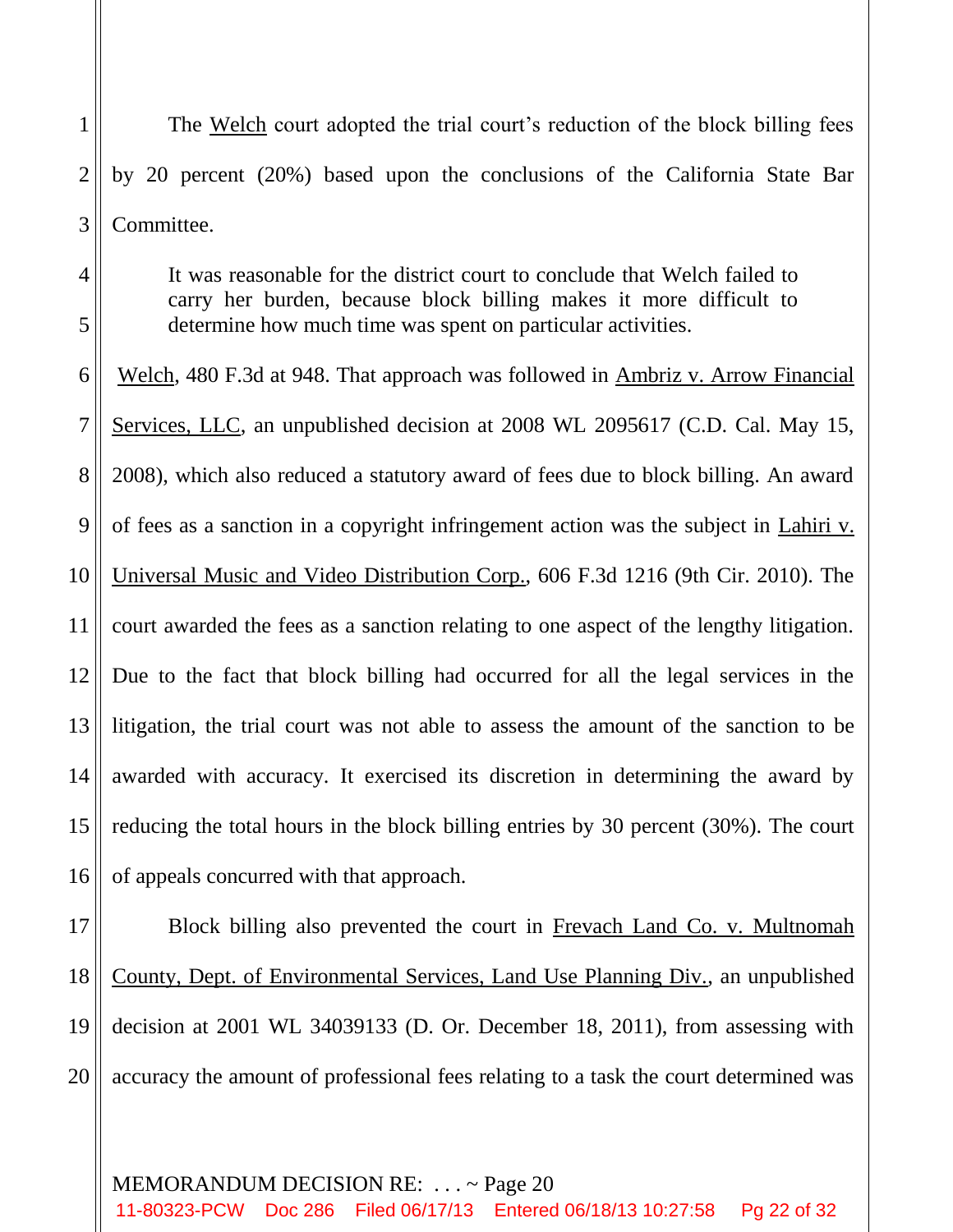1 2 3 unnecessary. The trial court did not eliminate all fees in the block billing entries but, based upon its familiarity with the case and review of the actual billing invoices, estimated the amount of fees relating to the task.

The same difficulty exists in this case to the extent that certain services are not subject to inclusion in the attorney's fee provision of the contract between AWB and Cappello. The block billing method prevents an accurate calculation of the fees to be excluded. It does not, however, prevent the court from estimating those fees nor does it prevent the court from determining whether the total fees requested are reasonable.

9 10 11 12 13 14 15 16 17 Billing invoices dated as follows were reviewed entry-by-entry: (1) April 30, 2011; (2) October 14, 2011; (3) December 15, 2011; (4) January 31, 2012; and (5) November 26, 2012. The invoice dated June 27, 2011, was reviewed less thoroughly. These invoices reflected the period in which a great deal of discovery occurred. The billing invoices revealed that the requests to produce documents made by Cappello required the law firm for AWB to assign additional personnel to the task of responding to the discovery requests. Associates, in addition to Ms. Duran, provided significant services. Additional paralegal and document clerks became involved. A great deal of overtime and weekend work ensued.

18 19

4

5

6

7

8

According to counsel, the plaintiff's seven requests to produce documents from the defendants and third parties, which requests contained 185 categories of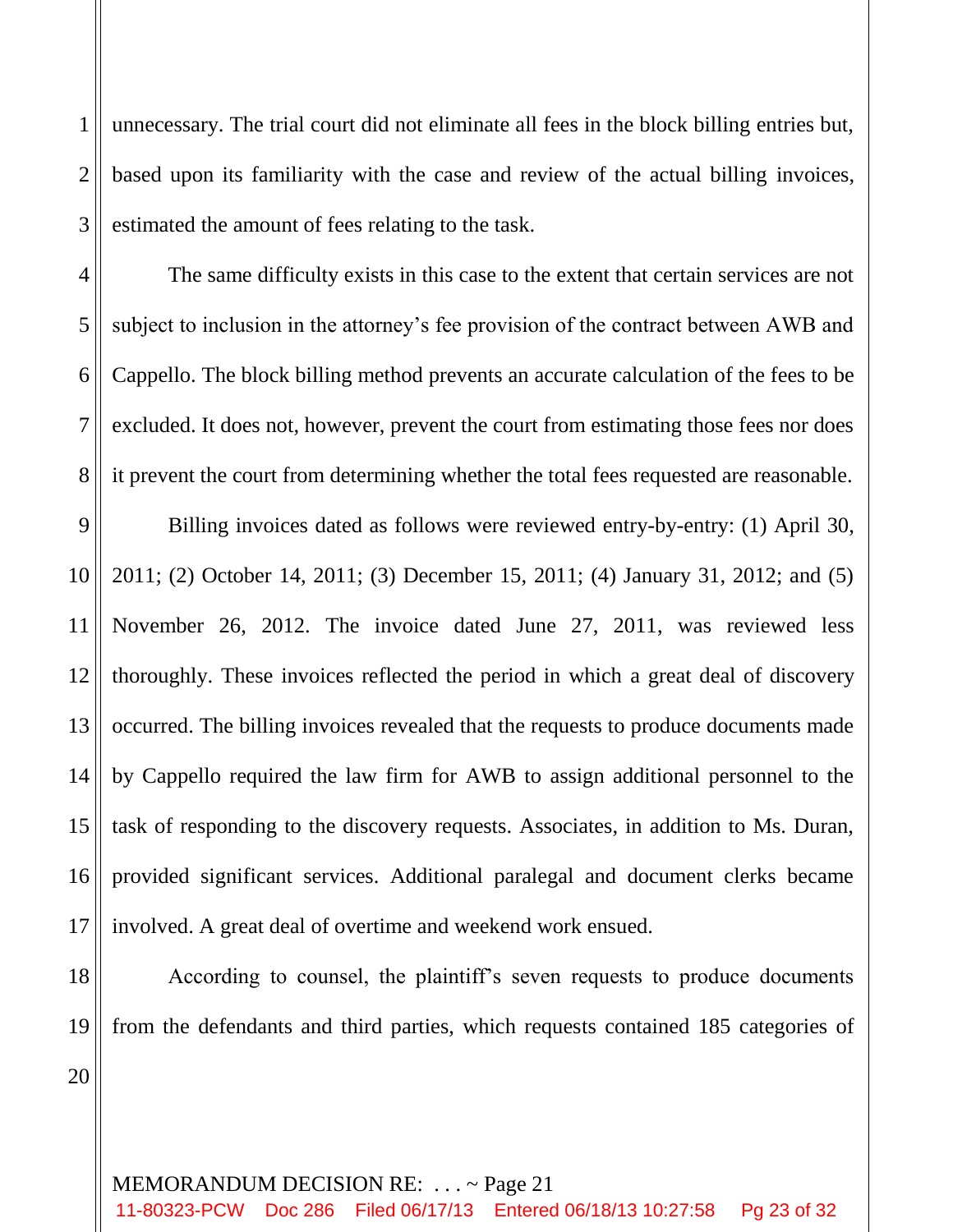1 2 documents, resulted in the production of 12,936 documents. Those documents consisted of approximately 97,826 pages.

The fact that block billing occurred does not prevent a conclusion that the fees requested are reasonable and no across-the-board percentage reduction should occur. Reductions in the amount requested for specific services are noted herein and arise not from the fact of block billing, but from a lack of entitlement to the fees.

7

3

4

5

6

## **F. OBJECTIONS TO SPECIFIC CATEGORIES OF FEES**.

8

9

10

11

12

13

## **1. Representation of Starbuck Bancshares and SKBHC Holdings**.

Cappello engaged in extensive third party discovery from SKBHC Holdings (hereinafter "SKBHC"), the stalking-horse bidder in the chapter 11, and from Starbuck Bancshares (hereinafter "Starbuck"), its successor-in-interest and ultimate purchaser of the bank. According to counsel, the third party document requests resulted in SKBHC and Starbuck producing 4,163 documents of 46,109 pages.

14 15 16 17 18 19 20 AWB provided all legal services to those entities related to the third party discovery requests. Those legal services also included the services of Orange Legal Technologies (hereinafter "Orange Legal") to gather and retain the documents. The fees and expenses incurred for the representation of those third parties are not subject to reimbursement by Cappello under the attorney's fee provision of the contract. As discussed above, AWB is entitled to reimbursement of fees and expenses for its fees, but not for fees of others. The amount requested for legal

## MEMORANDUM DECISION RE: . . . ~ Page 22

11-80323-PCW Doc 286 Filed 06/17/13 Entered 06/18/13 10:27:58 Pg 24 of 32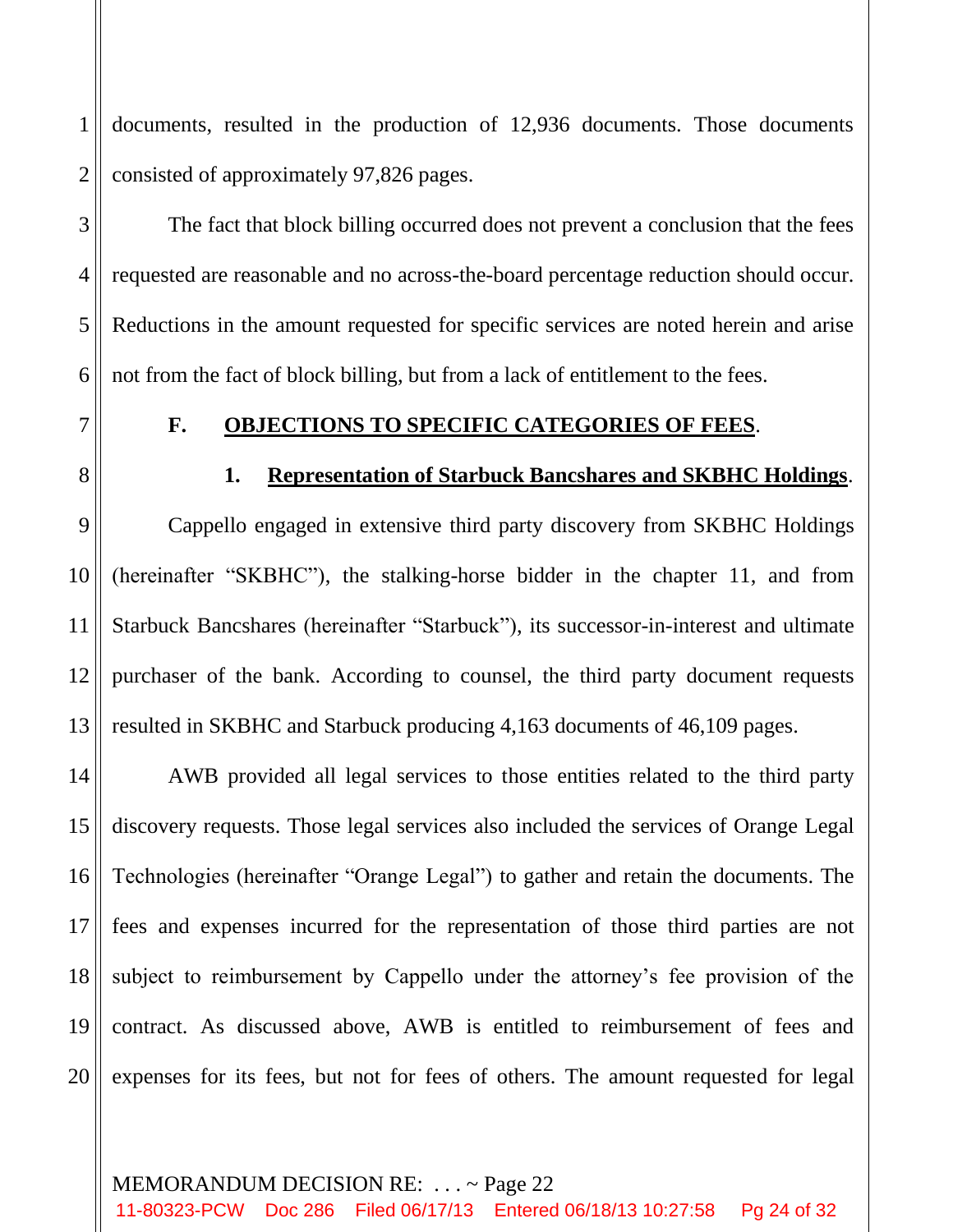1 2 3 4 services provided by Davis Wright Tremaine of \$2,257,345.36 must be reduced to the extent those legal services were for the benefit of third parties and not AWB. The same is true of the expenses incurred for the services of Orange Legal in the amount of \$364,203.90.

Due to block billing, that reduction cannot be reduced to a mathematical certainty, but a reasonable estimate may be made. The fees and expenses are associated primarily, but not exclusively, with document production and depositions. The starting point for the calculation of an appropriate reduction is the percentage of documents produced by the third parties when compared to all documents produced.

5

6

7

8

9

10

11

12

13

14

| Party                   | No. of Documents<br>Produced | Percentage of Documents<br>Produced |
|-------------------------|------------------------------|-------------------------------------|
| <b>AWB</b>              | 5,386                        | 41.6%                               |
| Starbuck/SKBHC          | 4,163                        | 32.2%                               |
| Sandler                 | 3,387                        | 26.2%                               |
| <b>TOTAL DOCUMENTS:</b> | 2.936                        |                                     |

15 16 17 18 19 20 However, it is not appropriate to calculate a reduction in fees solely on the basis of the number of documents produced by the non-parties. Should separate counsel have represented those entities, counsel for AWB would have been required to be intimately involved in the document production. Familiarity with the chapter 11 process and this litigation renders it apparent that many of the documents subject to the various requests would have contained information regarding AWB,

## MEMORANDUM DECISION RE: . . . ~ Page 23

11-80323-PCW Doc 286 Filed 06/17/13 Entered 06/18/13 10:27:58 Pg 25 of 32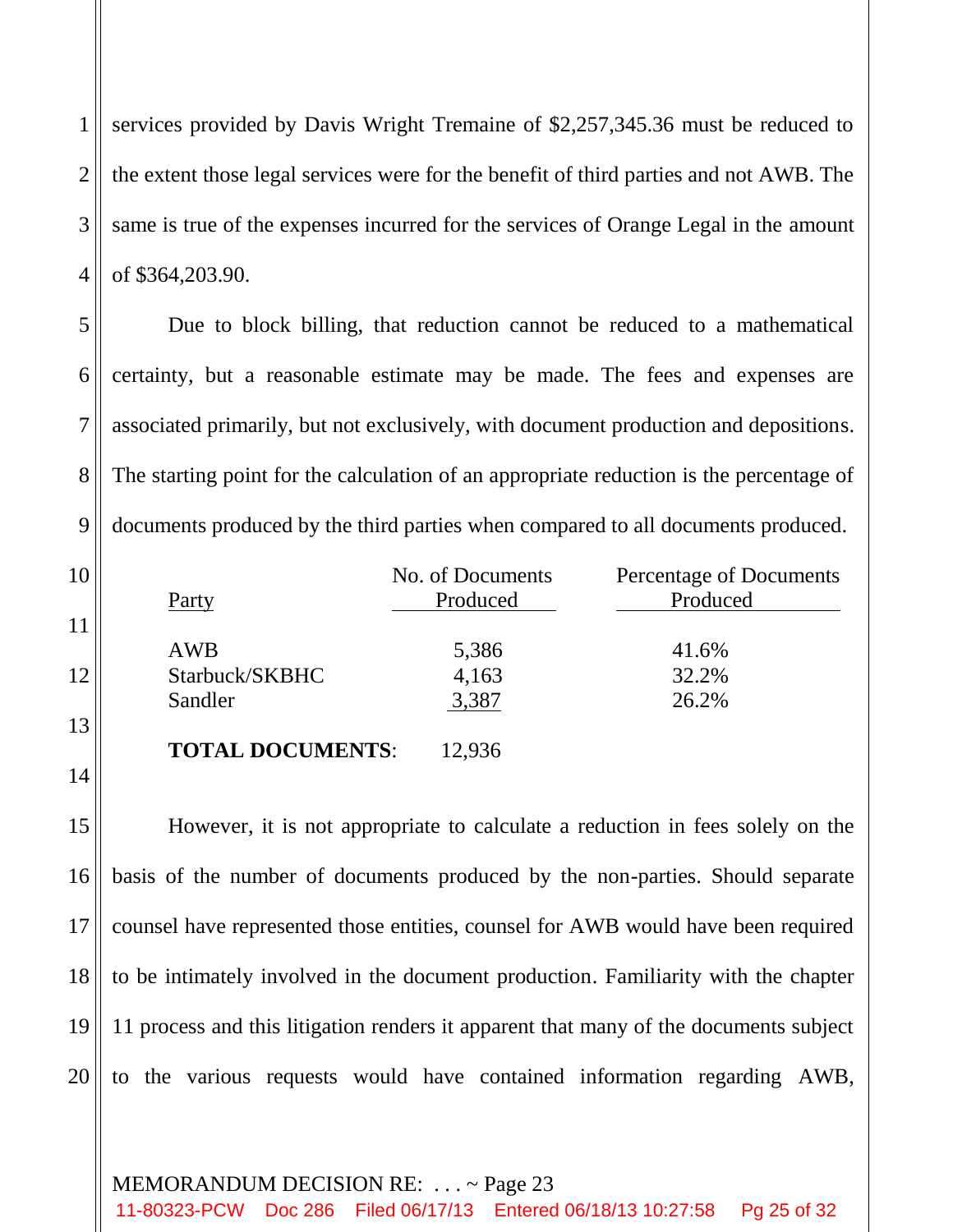1 2 3 4 5 regardless of which entity had custody of the document. Counsel for AWB would have had to carefully review the document requests and the documents produced and coordinated with any counsel representing Starbuck or SKBHC. It would have been inefficient for a separate document retention and storage entity other than Orange Legal to have been employed.

6 7 8 9 10 11 12 13 Counsel for AWB would have been required to prepare for and participate in the depositions concerning those entities. The reduction of fees attributable to the representation of SKBHC or Starbuck should be 32.2 percent (32.2%) based solely upon the number of documents produced. Such percentage reduction would not reflect the efforts which would have been required even if Starbuck or SKBHC had retained separate counsel. Rather than reducing legal fees by 32.2 percent, they should be reduced by 15 percent (15%). Thus, the reduction in fees for the representation of Starbuck and SKBHC is \$338,601.80

| <b>TOTAL REDUCTION IN FEES:</b>  |                | \$338,601.80 |
|----------------------------------|----------------|--------------|
|                                  |                | .15          |
| Total Attorney's Fees Requested: | \$2,257,345.36 |              |

16

15

14

17 18 19 20 The cost for Orange Legal services should be reduced by the same 15 percent (15%). The Orange Legal expense also includes services for Starbuck and SKBHC. For these same reasons, the reduction of these costs based solely upon the documents produced by Starbuck and SKBHC should be 32.2 percent (32.2%). Such percent

MEMORANDUM DECISION RE: . . . ~ Page 24 11-80323-PCW Doc 286 Filed 06/17/13 Entered 06/18/13 10:27:58 Pg 26 of 32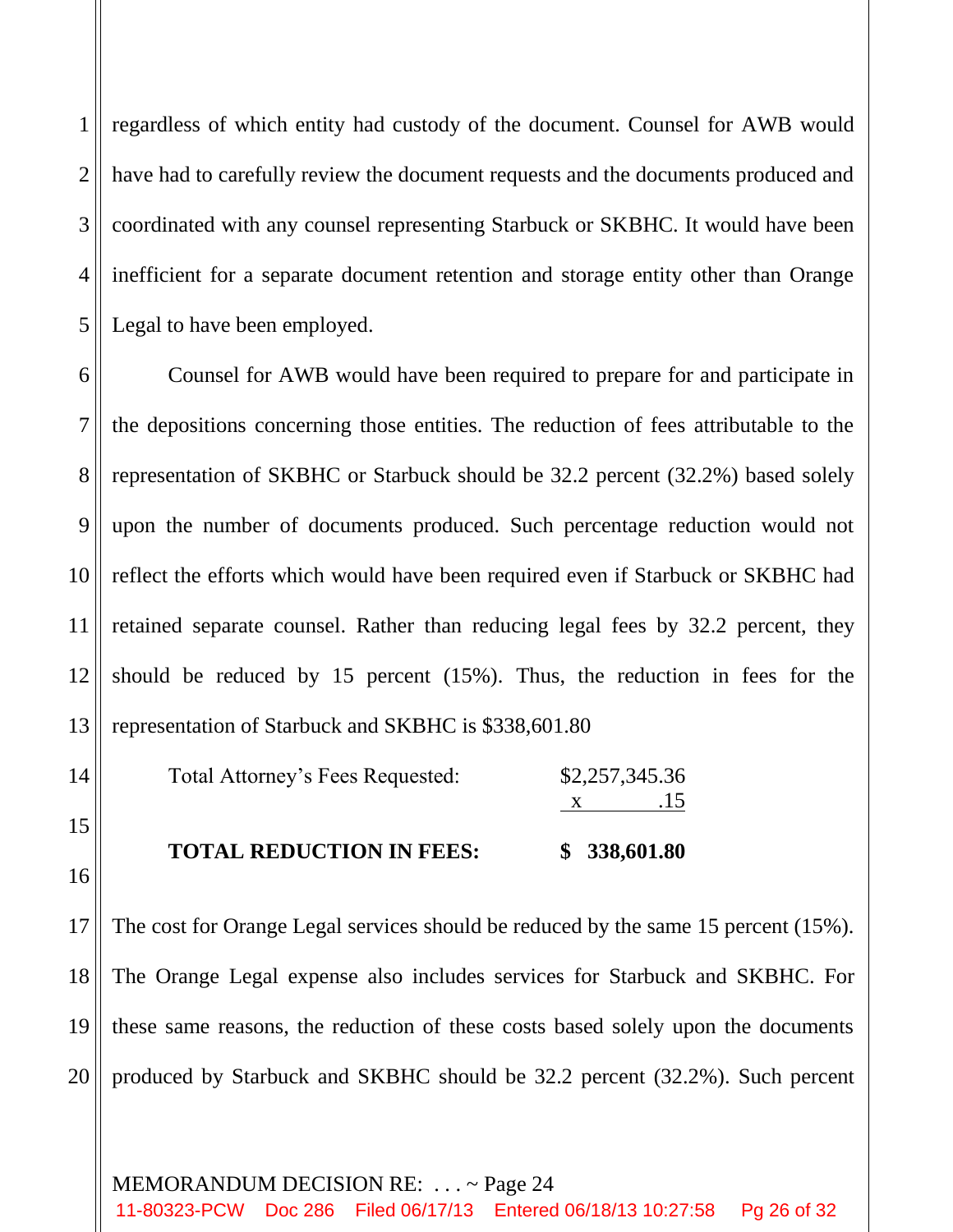1 2 3 4 5 reduction would not reflect the efforts which would have been required even if Starbuck and SKBHC had retained separate counsel. Rather than reducing the Orange Legal costs by 32.2 percent (32.2%) for Starbuck and SKBHC, they should be reduced by 15 percent (15%). The total reduction of the expenses incurred for the services of Orange Legal should be \$54,630.59.

| Total Orange Legal Expenses: | \$364,203.90           |  |
|------------------------------|------------------------|--|
|                              | .15                    |  |
| <b>MOULLE DEDITORIAL</b>     | $\phi$ FA $\sim$ TO FO |  |

**TOTAL REDUCTION: \$ 54,630.59**

# **2. Training**.

10 12 13 14 15 16 17 18 19 Cappello objected to the request for reimbursement of fees incurred for training of Davis Wright Tremaine personnel and the court requested plaintiff supplement that objection, which it did. The review of the billing invoices reflect that the "training" was almost exclusively associated with the document requests. As noted above, additional associates and law firm staff had to be assigned to the case in order to meet the document production needs. Those individuals had to be trained to use the software program, which searched and classified documents, and had to become familiar with the search terms and the legal issues in the case. Work of paralegals and document clerks had to be quality checked by associates and numerous entries on the billing memos relate to analysis of privilege and production

20

6

7

8

9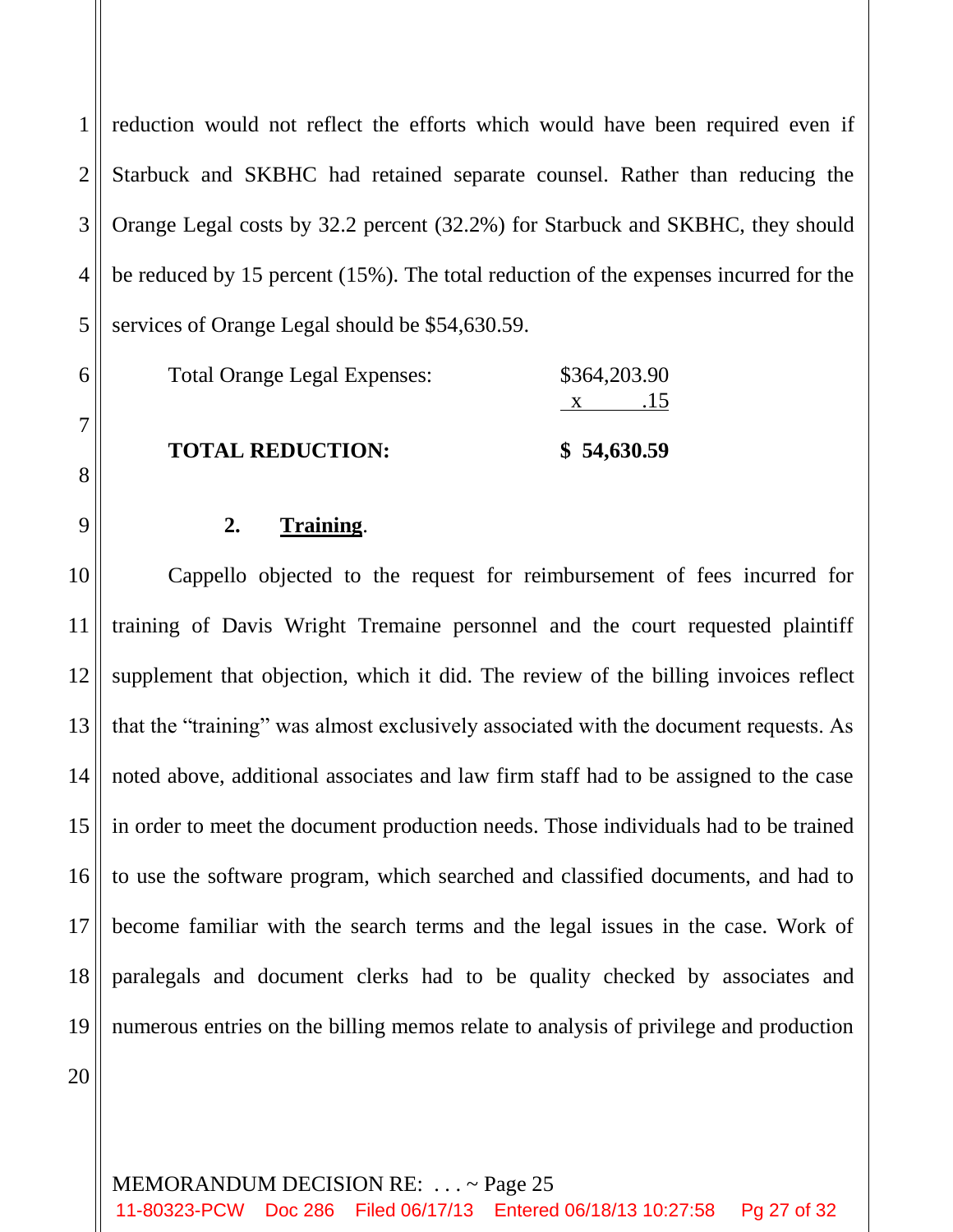1 2 of privilege logs relating to the documents. Without the training, that could not have occurred. These activities do not result in a reduction of fees.

## **3. Recovery of Computer-Assisted Research Costs**.

3

4 5 6 7 8 9 10 11 12 13 14 15 Cappello objects to any award of attorney's fees as costs paid to a computerized legal research provider, i.e., Westlaw. Historically, the costs of maintaining a law library were considered overhead because those costs were fixed. With the advent of online legal research, it became possible to identify and quantify the expense of legal research tools to particular clients. Hence, some courts have held that the charges of a provider of the tools for computerized research may be recovered as a part of an award of attorney's fees, while other courts have held that such expenses may be recoverable as costs. Some courts have held that the cost of computer-assisted legal research is overhead and cannot be recovered either as fees or costs. For either an award of attorney's fees or costs, charges for computerized legal research must be necessary and reasonable for the request to be approved. 1 Attorneys' Fees § 6:17 (3d ed.).

16 17 18 19 20 There are few cases applying California law which address the issue of whether or not charges paid to a provider of computerized legal research such as Westlaw are recoverable as a measure of costs or fees. In Hughes v. U.S. Foodservice, Inc., 168 Fed. Appx. 807 (9th Cir. 2006), the Court of Appeals held that an employee prevailing in a claim for violation of the Fair Employment and

#### MEMORANDUM DECISION RE: . . . ~ Page 26

11-80323-PCW Doc 286 Filed 06/17/13 Entered 06/18/13 10:27:58 Pg 28 of 32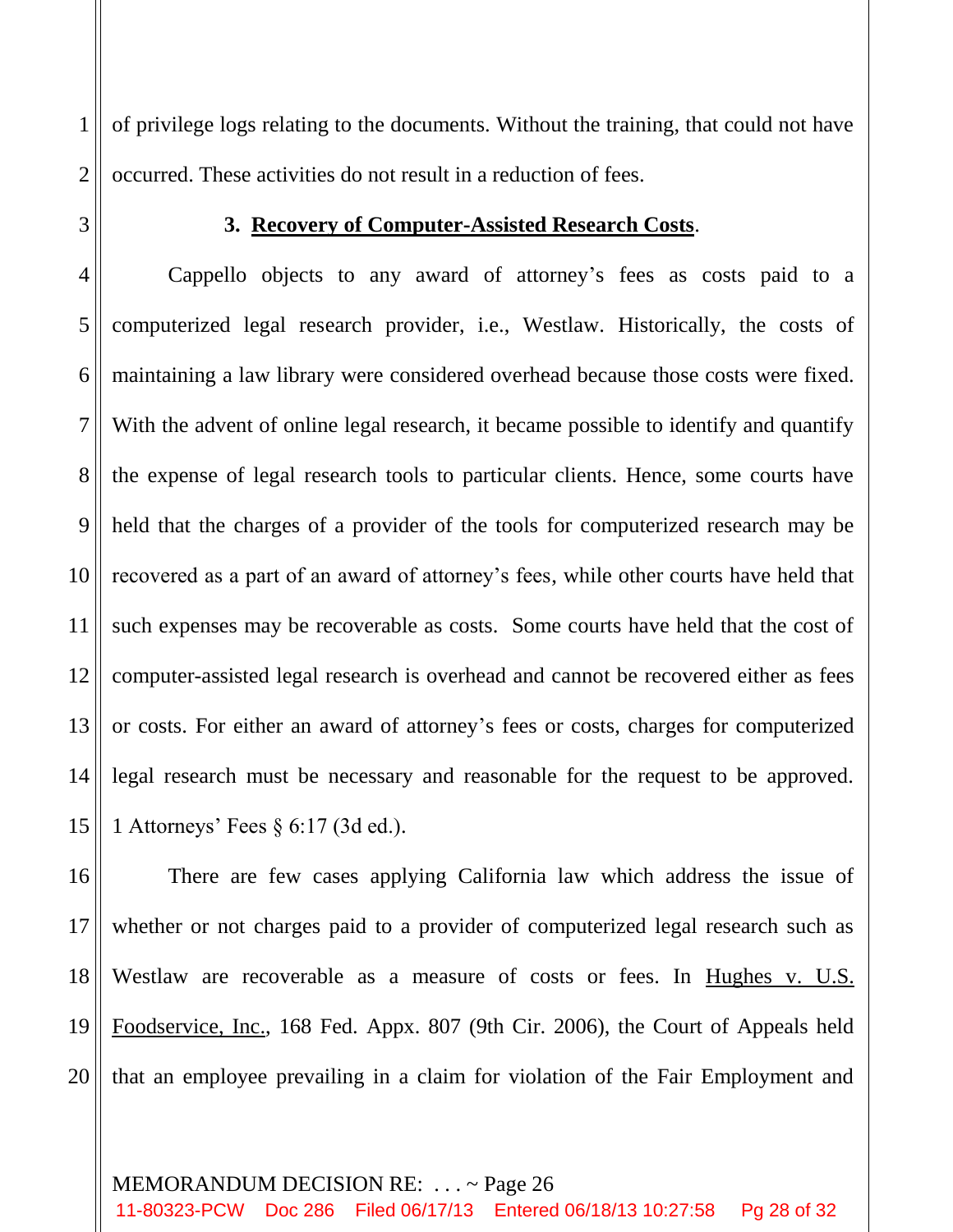1 2 3 4 5 6 Housing Act was entitled to computer research expenses as part of attorney's fees pursuant to Cal. Gov. Code § 12965(b), even though Cal. Civ. Proc. Code § 1033.5 bars recovery of computer research expenses as costs. The reasoning behind the court's decision was that denying those expenses would run contrary to the intent of the federal Act's attorney fee provision. Hughes is distinguishable from the instant case as it applied federal statutory law.

7 8 9 10 11 12 13 14 Ladas v. California State Auto. Assn., 19 Cal. App. 4th 761 (1st Dist. 1993), was a breach of contract case. Recovery for the expense of computerized research was requested by the prevailing party in that case pursuant to Cal. Civ. Proc. § 1033.5. That statute, as does Cal. Civ. Code § 1717, allows attorney's fees to be recovered when a contract so provides. That statute enumerates certain expenses, such as filing fees and deposition transcriptions, which may be recovered as costs. In Ladas, the trial court held that computerized research expenses were not statutorily permissible.

The court allowed CSAA's claim of \$5,697.40 for "Computer Legal Research." This was error. Section 1033.5, subdivision (b)(2) precludes recovery of investigation expenses and attorney fees are not compensable as costs in the absence of an agreement of the parties or statutory authority. (Code Civ. Proc., § 1021.) Fees for legal research, computer or otherwise, may not be recovered under section 1033.5.

19 Ladas, supra, at p. 776.

20

15

16

17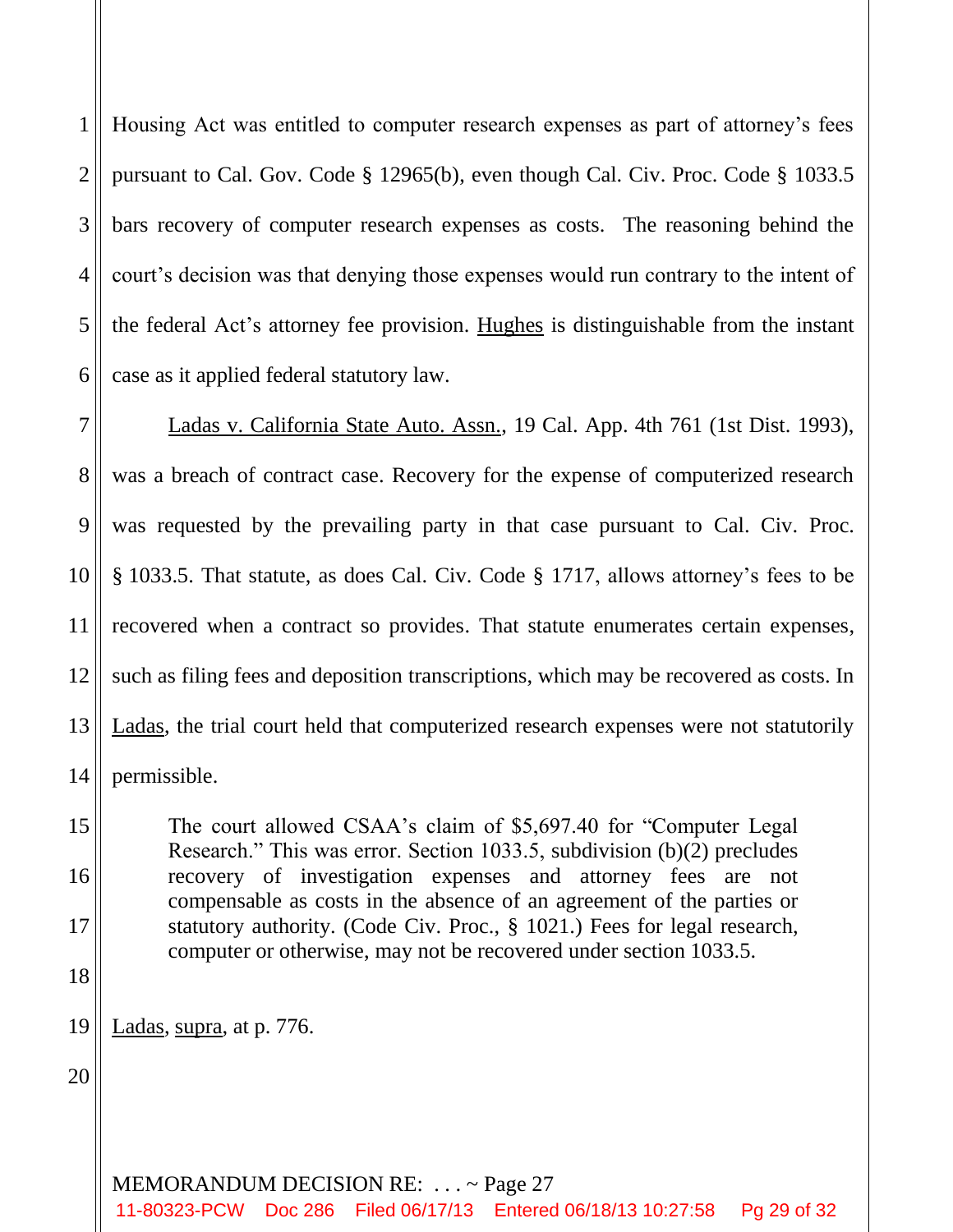2 3 4 5 6 7 computerized legal research. As were subscriptions to legal reporters and periodicals considered overhead, the Westlaw charges must also be considered overhead. Changing the nature of the research device from paper to electronic impulses does not change the expectation that lawyers will avail themselves of the necessary tools to practice their profession. Out-of-pocket Westlaw charges constitute overhead and may not be awarded as either fees or costs.

1

The defendant has now identified the entries on the applicable invoices which reflect this charge. Counsel represents that the total of those charges is \$103,169. The amount will be deducted from the requested fees of \$2,257,345.36.

Application of California law precludes recovery of the Westlaw charges for

11

10

8

9

## **4. Erroneous Entries or Mistakes**.

12 13 14 15 16 17 18 19 20 The invoices evidencing the defendants' request for reimbursement of attorney's fees contain certain entries which do not facially appear to be related to this controversy. For example, an entry on 5/18/11 " . . . finalized Chemtura Subpoena . . . ." Some entries apparently reflect correction of prior mistakes, for example an entry on  $3/20/12$  "... create clerical error sheet for document inadvertently produced to opposing counsel . . . ." Additional information was requested from both parties regarding this issue and both parties provided such information. The information provided was of great assistance, as was the line-byline review of some of the billing invoices. The conclusion is that the great majority

#### MEMORANDUM DECISION RE: . . . ~ Page 28

11-80323-PCW Doc 286 Filed 06/17/13 Entered 06/18/13 10:27:58 Pg 30 of 32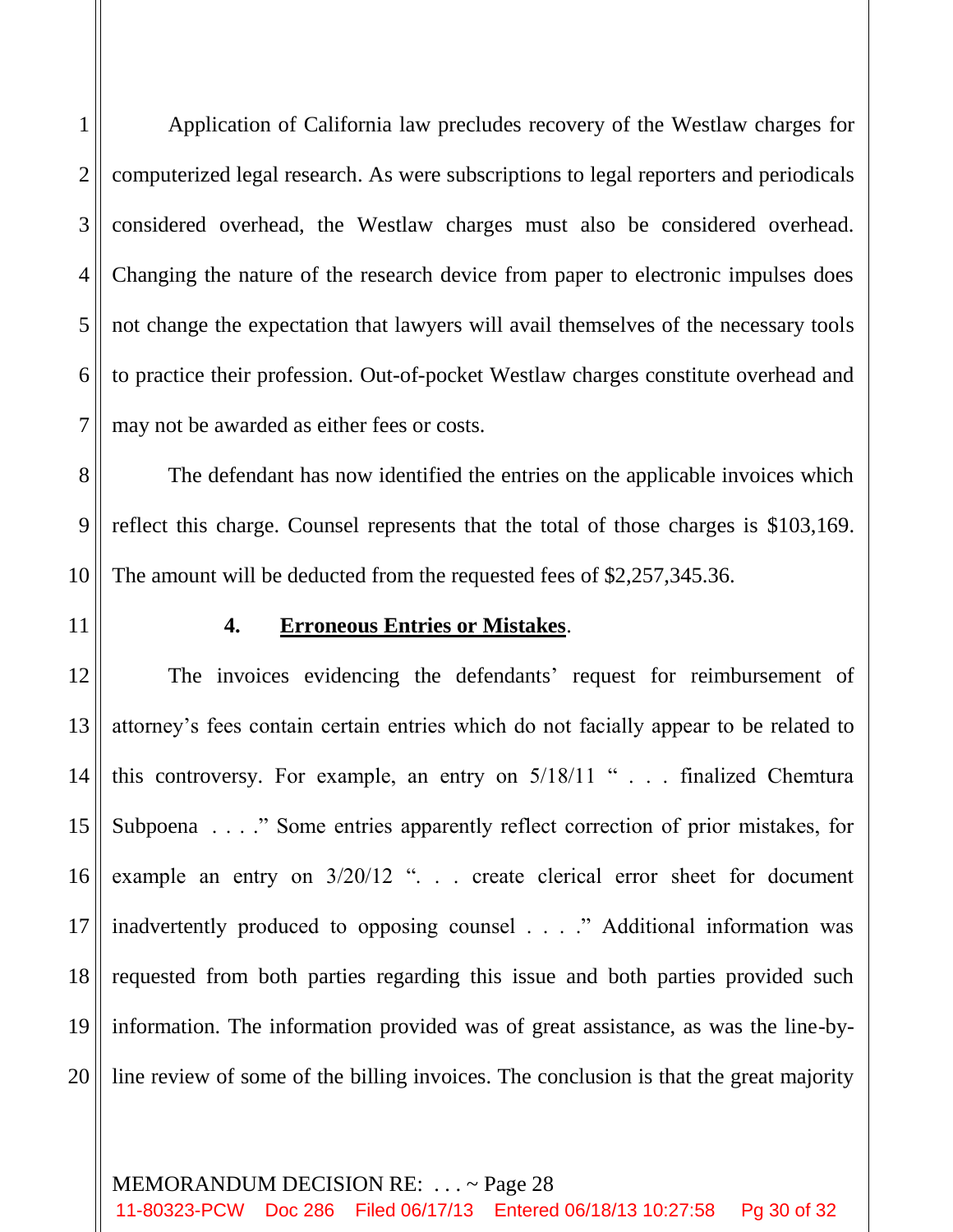1 2 3 4 5 6 7 of questionable entries do, in fact, reflect attorney services relating to this case and actions to prevent errors from occurring. The charges for legal services to correct prior mistakes were few in number and did not involve any signification effort. The maximum estimated amount of fees associated with the correction of prior errors, and assuming that a review of each and every entry in each billing invoice would reveal some such additional entries, results in a conclusion that the fees should be reduced by \$1,000.

#### **CONCLUSION**

9 10 11 12 13 Defendant AWB is entitled to obtain reimbursement of its attorney's fees and costs from plaintiff. The terms of the award of attorney's fees and costs are set forth in this report and recommendation. The defendant is the prevailing party, the contract does not limit or cap the award of fees, and the fees are reasonable with the exceptions noted below.

14 15 16 17 18 19 The portion of the fees incurred by Sandler and paid by AWB (\$1,183,816.45) does not qualify for reimbursement. Nor do any legal fees qualify which represent representation of Starbuck and SKBHC, which is estimated to be \$338,601.80. The request for costs of \$364,203.90 paid to Orange Legal is recoverable from plaintiff, but must be reduced to reflect that some of the Orange Legal services were provided on behalf of SKBHC or Starbuck for a reduction of \$54,630.59.

20